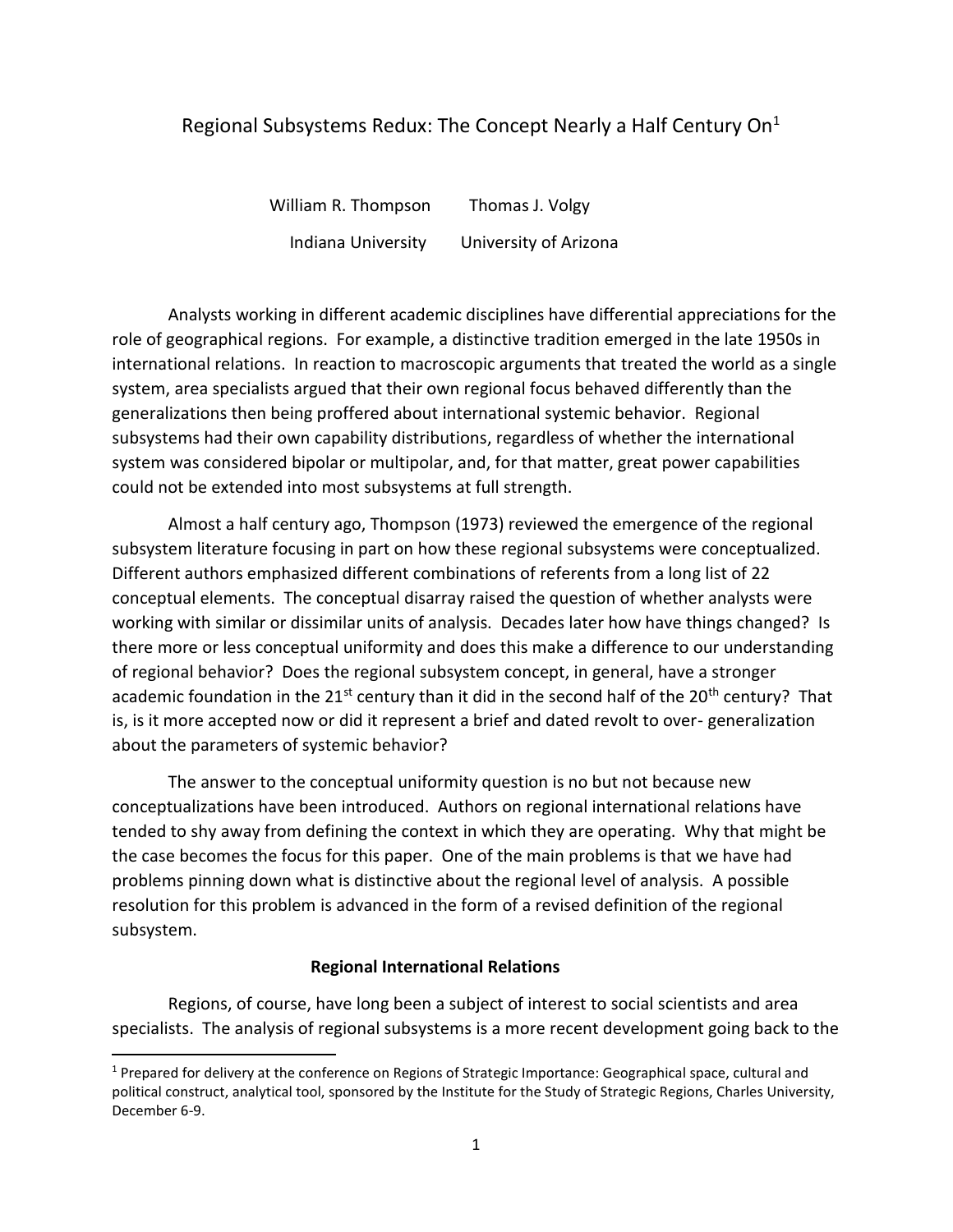late 1950s/1960s. Polarity was the central fixation of international relations analysis. Some regional analysts rebelled against the notion that systemic bipolarity told them a great deal about how their region worked. International systemic structure, in other words, was a dubious predictor of regional behavior. Alternatively, a different analytical apparatus was needed to decipher what went on within regions which might have wholly different polarity configurations or in which the interstate distribution of power simply may not be all that powerful a predictor.

We can question the utility of polarity analyses for understanding the international system then or now. We can also appreciate the grounds for regional rebellion in a world in which the variations in regional behavior have long challenged the wisdom of singular generalizations about interstate behavior. What stands out, nonetheless, is that regional analysis in international relations remains something of an unwanted stepchild. Most international relations specialists persist in talking only about the rules and structure of the larger system while area specialists continue to talk about what events in their regions of choice might mean. At least two consequences prevail. How regional international relations works in general or comparatively remains underdeveloped. How regional behavior that is nested within larger systems works (or vice versa) remains equally underdeveloped.

Why these conditions persist is curious. International relations is certainly no less regionally differentiated today than it was a half century ago. Most observers would argue the opposite – that the world has become even more regionally differentiated with the passing of the Cold War. Yet, by and large, analysts who specialize in regional interactions or comparative regional behavior remain fairly rare.<sup>2</sup> Generalizations about systemic behavior continue to be made as if they hold equally well in every nook and cranny of the planet even though the discourse has switched from bipolarity to unipolarity.

It is easy to characterize IR generalists as requiring some immunity from complexity to be able to develop theoretical generalizations. Many of them, it can be said as well, are simply not interested in what happens in Peru, Burkina Faso, or Turkmenistan. They would argue that is not where the IR action is. From their global perspectives, they have a point. Perhaps then some of the explanation for this state of affairs lies with regions. Are there things about regions

 $\overline{\phantom{a}}$ 

 $<sup>2</sup>$  One hypothesis is that the lack of interest stems from the failure to develop objective criteria for operationalizing</sup> regional subsystems (Lemke, 2002: 60). Another is that IR analysts were seduced away from doing regional analysis in the 1970s by the advent of structural realism and IPE neoliberalism. See Lake and Morgan (1997:6). It might follow that the analytical interest in unipolarity after the collapse of the Soviet Union had a similar effect. Even so, one might argue that in addition to analytical seductions, the main problem with the relative unpopularity of the regional subsystem idea is that most analysts of regional international politics are not especially enamored of theoretical or conceptual constructs. There are certainly exceptions to this hypothesis but most regional analyses are highly descriptive. Getting who is doing what to whom right is hard enough without adding the complexity of hypothesis testing and theory construction. Alternatively, the analysts who are most interested in hypothesis testing and theory construction prefer to focus on the global level. These hypotheses, in turn, suggest that the pool of analysts who would engage in comparative regional behavior is likely to be highly circumscribed by interest and expertise.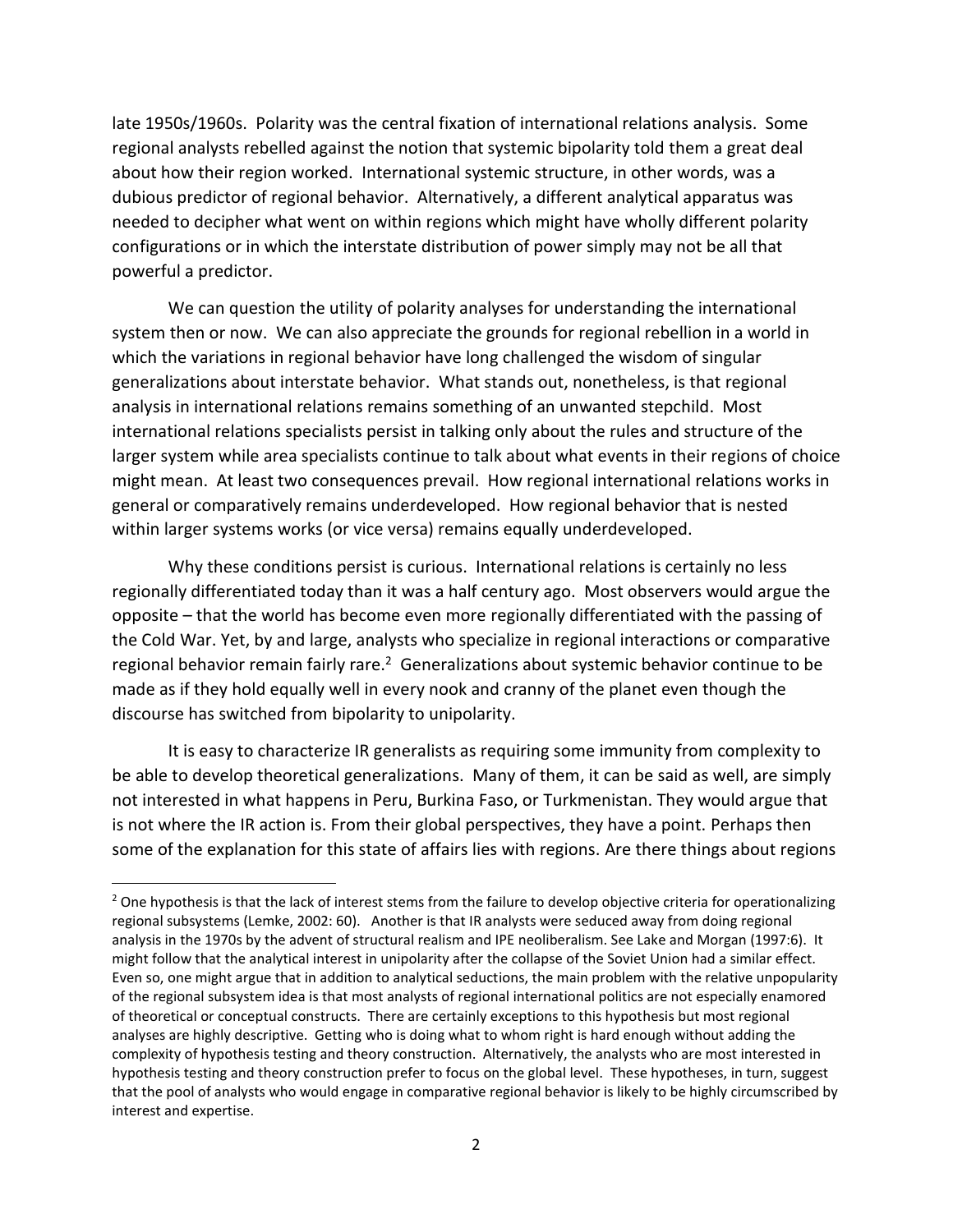that make them analytically or theoretically elusive? Most analysts of regional international politics are not particularly theoretically oriented. For many, it suffices to keep up with changing events in a selected number of states which, after all, is not easy. "Comparativists" often study only one country at a time. Regional international politics, in contrast, may require keeping up with is going on in a half dozen to as many as twenty-five states. Since juggling that many analytical balls at the same time is not easy, it is less surprising that area specialists do not often address or develop theoretical questions about regional behavior. Students of global politics would no doubt note that keeping up with what seems to go on in Washington, Beijing, and Moscow is not all that easy either. We should not expect, therefore, much theoretical relief from systemic generalists.

Thus, the general study of regional IR is most likely to be carried out by a handful of people who feel less comfortable with universal generalizations but who are also less interested in particularistic generalizations about specific times and places. This helps explain the small number of analysts who do comparative regional IR. But there are more problems. One of the major problems pertains to the regions themselves. Where do we draw the lines between one region or another? Should we focus on geographic contiguity, cultural affinity, or interaction densities? What do we do with states that seem to belong in more than one region, no region, or drift back and forth? What do we do with regions that shift their shapes over time?

There have been a number of different approaches to these questions. This is not the time or place to review them all. Instead, the present focus will be centered on definitional issues and what might be called the inside/outside dilemma of identifying regional subsystems. More specifically, the initial premise of this paper was to assess how regional subsystem definitions had changed over the past half-century. However, it turned out that defining regional subsystems no longer happens very often. Why that might be the case, therefore, became plan B.

### **Defining and Identifying Regional Subsystems**

Assuming that there are regional subsystems, how should we best go about identifying them? There are basically two ways: from the inside out and from the outside in. The inside out approach tends to be the more subjective of the two. Someone stipulates which states go where or, alternatively, who they think are members of the subsystem. Most authors who take this approach do one subsystem at a time but there also lists of subsystems or regions that have been constructed for various purposes. The United Nations has one as does the U.S. State Department. Regional lists, however, are not necessarily the same thing as regional subsystem inventories. The outside in approach develops some kind of methodology to empirically deconstruct the world's population of states into appropriate clusters. Various efforts have been made to do this since Russett (1967).

Either approach must or should start with a definition of what sort of regional subsystem is receiving attention. From the beginning of regional subsystem analyses,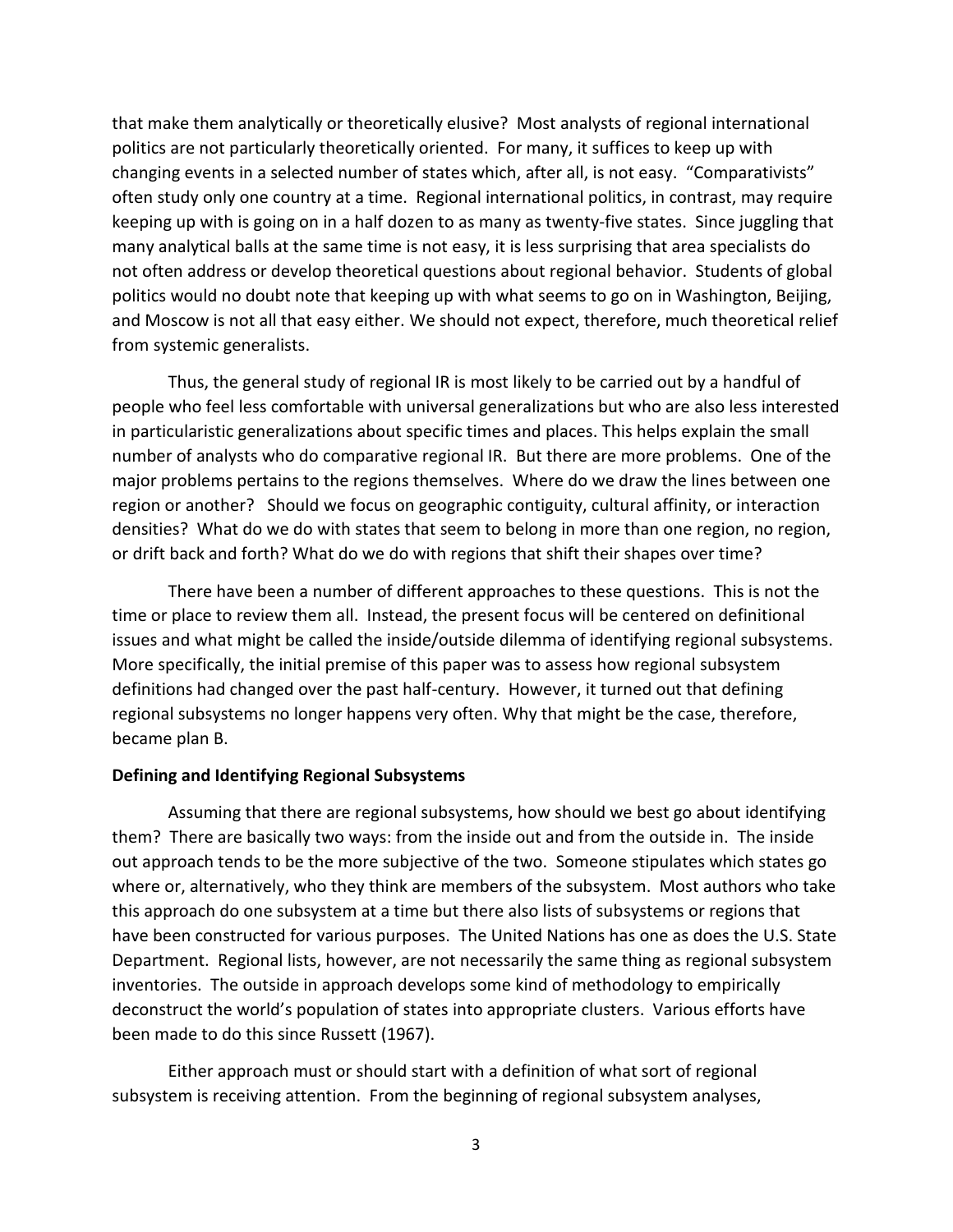developing an explicit consensus on what we are talking about has proved to be problematic. An early indicator of this problem is Thompson (1973). Examining 22 regional subsystem authors writing between 1958 and 1971, 21 different conceptual components (listed in table 1) could be discerned in their definitions. Not surprisingly, the odds of there being much definitional overlap was quite low given so many moving parts. The outcome reflected this likelihood.

Table 1: Twenty-one Regional Subsystem Attributes or Conceptual Components

|     | <b>Conceptual Component</b>                                                               |
|-----|-------------------------------------------------------------------------------------------|
| 1.  | Proximity, a primary stress on a geographical region.                                     |
| 2.  | Actors' pattern of relations or interactions exhibit a particular degree of regularity or |
|     | intensity.                                                                                |
| 3.  | Intrarelatedness - a condition wherein a change at one point in the system affects other  |
|     | points.                                                                                   |
| 4.  | Internal recognition as a distinctive area.                                               |
| 5.  | External recognition as a distinctive area.                                               |
| 6.  | One or more actors.                                                                       |
| 7.  | At least two actors.                                                                      |
| 8.  | At least three actors.                                                                    |
| 9.  | Small powers only.                                                                        |
| 10. | Units of power are relatively inferior to units in the dominant system.                   |
| 11. | Subordination in the sense that a change in the dominant system will have a greater       |
|     | effect on the subsystem than the reverse and there is more intensive and influential      |
|     | penetration of the subsystem by the dominant system than the reverse.                     |
| 12. | Geographical-historical zone.                                                             |
| 13. | Some degree of shared ethnic, linguistic, cultural, social and historical bonds.          |
| 14. | A relatively integrated and unified area.                                                 |
| 15. | Some evidence of integration or a professed policy of achieving forthcoming economic,     |
|     | political, or social integration.                                                         |
| 16. | Functionally diffuse.                                                                     |
| 17. | Explicit institutional relations or subsystem organization.                               |
| 18. | Autonomy - intrasystem actions and responses predominate over external influences.        |
| 19. | A distinctive configuration of military forces.                                           |
| 20. | A regional equilibrium of local forces.                                                   |
| 21. | Common developmental status.                                                              |
|     |                                                                                           |

Source: based on Thompson (1973: 93).

At the same time, there is no good reason to give equal weight to each and every one of the 21 components. Some tell us very little if anything (numbers 16 and 19 functionally diffuse and a distinctive configuration of military forces). What is a non-distinctive configuration? Several mistake what should be variables that characterize subsystems differently for definitional markers. Numbers 12 (geo-historical zone), 13 (shared bonds), 14 (degree of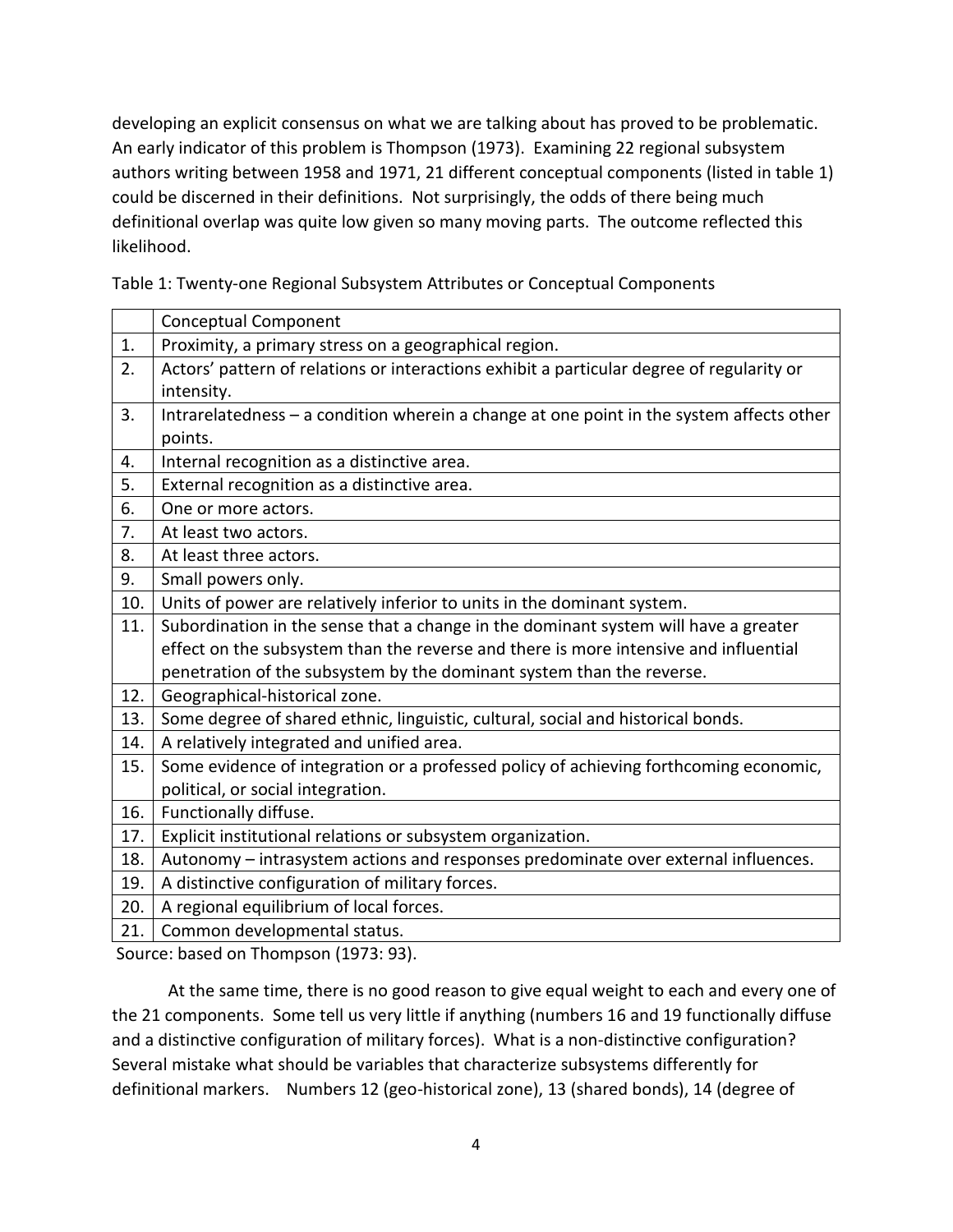integration), 15 (future integration aspirations), 17 (a regional organization), 18 (autonomy), 20 (local forces equilibrium), and 21 (developmental equality) tell us something about regional subsystems that we might like to know but nothing that needs to be known to tell whether a subsystem exists at any given point in time. Numbers 9 (only small powers) and 10 (units inferior to dominant system) fall into this variable category as well but some might insist that regions with global powers behave differently than ones without them. That very well might be true but still is not a stumbling block for definitional purposes. Whether global powers occupy local positions in regions or not, their relative presence or absence is an important variable. Much of the combat in Europe between the 1490s and 1945 would have been much different if global power home bases had not also been anchored geographically to the European region.

The paragraph above eliminates slightly more than half (11) of the 21 components. The ten that remain include numbers 1 (proximity), 4 and 5 (internal/external recognition), and 6-8 (one, two, or three minimal number of actors). Proximity and recognition are probably crucial. States have to be geographically nearby one another to cluster. Is it conceivable that a stealth regional subsystem might exist that no one recognized?<sup>3</sup> Internal/external recognition might be factors that go without saying but it is easy to retain them as useful elaboration and a check against highly dubious claims about non-existent arenas. Number 6 can probably be dismissed because no one has ever argued that a single state can constitute its own regional cluster of states. Logically, one would need at least 2 and quite possibly more states to also have a cluster.

Another set of necessary and unnecessary factors leaves numbers 2, 3, and 11 – the real trouble-makers for operationalization purposes -

2- Actors' pattern of relations or interactions exhibit a particular degree of regularity or intensity.

3 - Intrarelatedness – a condition wherein a change at one point in the system affects other points.

11- Subordination in the sense that a change in the dominant system will have a greater effect on the subsystem than the reverse and there is more intensive and influential penetration of the subsystem by the dominant system than the reverse.

These three components are about either the extent of the "sub" or the "systemness" of the subsystem idea. Of the three, the subordination idea is the most dubious. It seems highly likely that most regional subsystems are more influenced by the dominant system than the other way around. But what about situations in which the principal regional system becomes fused with the dominant system – as occurred in World Wars I and II, if not earlier?

 $\overline{\phantom{a}}$ 

<sup>&</sup>lt;sup>3</sup> When we (Rhamey, Thompson, and Volgy, 2014) presented data that demonstrated no empirical evidence for a Mediterranean regional subsystem could be detected, the answer from partisans of the Mediterranean idea was that it was still possible for such a subsystem to emerge in the future.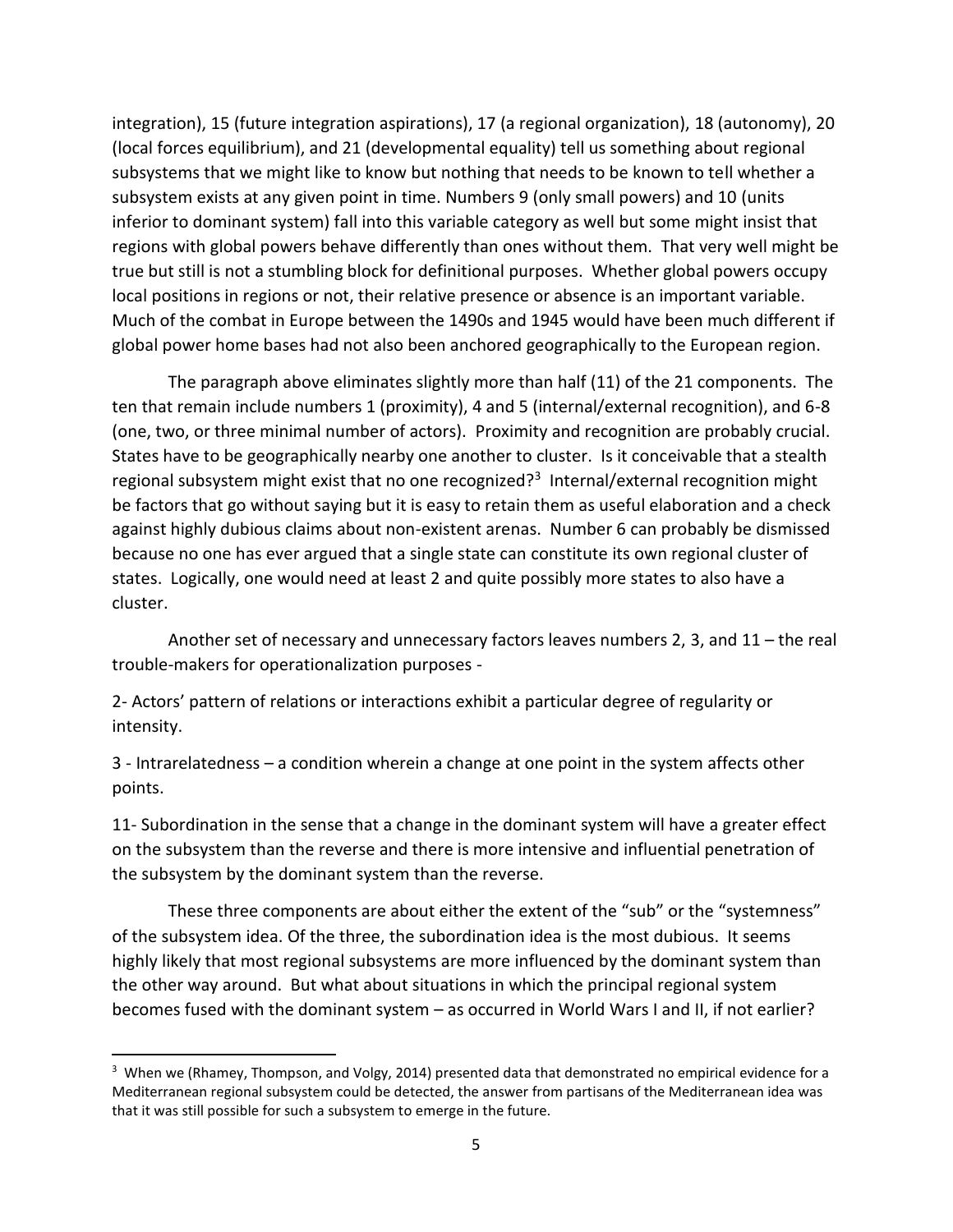The point – especially for those who believe that the assassination of the Austrian Archduke initiated World War I or that the German invasion of Poland led to World War II – is that it is conceivable that regional affairs could have a stronger influence on the dominant system from time to time. In this respect subordination becomes a variable. At the least it is not a constant. Thus, if this is an attribute on which regional subsystems vary, it is not something that should be in the definition.

As a consequence of trial by elimination, the recommendation in 1973 was to focus on the following 6 of the original definitional elements:

- 1. The subsystem logically consists of at least two and quite probably more actors.
- 2. The actors are generally proximate.
- 3. Internal and external observers recognize the subsystem as a distinctive theater of operations.
- 4. The actor's pattern of relations or interaction exhibit a particular degree of regularity and intensity to the extent that a change at one point of the subsystem affects other points.<sup>4</sup>

The third statement fuses components 4 and 5 while the fourth statement combines components 2 and 3. No advice was proffered on how best to measure statement 4.

To be sure, what is logical and parsimonious to one author need not appeal to other. Since 1973 was 44 years ago, one obvious question is whether the initial definitional disarray and/or the conceptual streamlining recommended above have worked themselves out in succeeding decades. To find out, Google Scholar was used to identify all entries on one of the labels early authors used for the regional subsystem. In addition to regional subsystem, this search included regional system, subordinate international system, partial international system, subordinate system, and regional security complex. The outcome is 168 entries that, if nothing else, demonstrate a growing interest in the regional international politics phenomenon – although figure 1 suggests the growth curve was slow to develop and may have peaked recently.<sup>5</sup> Figure 1 also reinforces the popular idea that the Cold War was not good for analytical interest in regional subsystems. The premise is that if the superpowers chose to ignore regional boundaries or ran roughshod over them, analysts could do this as well. But, then, this tendency is precisely what stimulated the emergence of regional subsystem analyses in the first place.

l

<sup>&</sup>lt;sup>4</sup> See Lake (1997) for a critique of the 1973 definition.

<sup>&</sup>lt;sup>5</sup> We need to be cautious in not reading too much into the end of the plot line in figure 1. Google Scholar seems to give priority to older items while the web tends to privilege more recent material. When "regional subsystem" was put into a web search, different items of pertinence were found and a number (but not all) were of more recent origin. Google N-grams of variations on regional subsystem suggest different peaking times.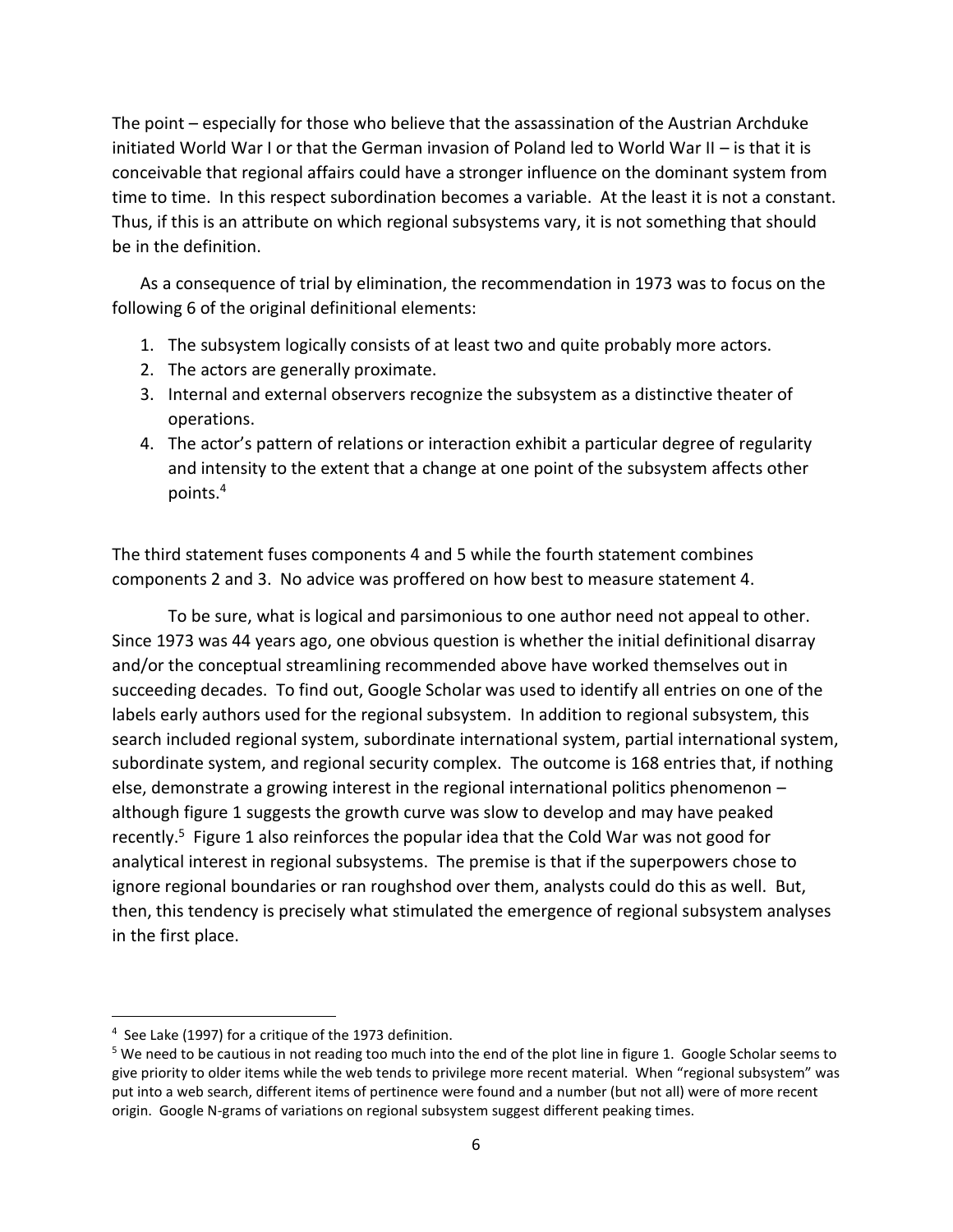

The initial plan was to redo the same exercise undertaken in 1973 focusing on whether fewer or more conceptual components appeared in definitions advanced since the early 1970s. Ideally, some movement towards a rough consensus might have emerged that would serve as a building block for advancing generalizations and theory about subsystemic behavior. The only problem is that authors, by and large, ceased defining regional subsystems years ago.<sup>6</sup> There are some exceptions to be sure but the exceptions do not appear noticeably in the Google Scholar sample.<sup>7</sup> Whether this says more about the Google Scholar search algorithm or the

 $\overline{a}$ 

 $^6$  In a recent effort (Volgy et al. 2017), we reviewed the empirical literature that used "region" as part of the empirical analysis. Thus we focused on scholarship that had to conceptualize and operationalize the term "region". When absolutely required to do so, there still was no consensus on what a region meant, or similarity in operationalization: we uncovered 70 different regional classifications across 75 studies, with a majority of regional classifications being based on meta-regions, with or without modifications. There was no evidence for a "gold standard" for classifying regions and discussion about the concept of region, or issues about the validity of the empirical classification for a state's regional classification, were typically minimal to nonexistent, despite otherwise very rigorous scholarship in the treatment and measurement of other concepts in these works.

 $^7$  An example is Ehteshami (2013: 1) who argues that subordinate regions may be composed of multiple subregions if they satisfy five conditions: geographical proximity, a minimum of three actors, a high degree of interactions, recognition of the space as a distinctive theater of operations, and the tendency of the dynamics of the immediate area to dictate nearby states' foreign policies. The first four characteristics can be found in table 1;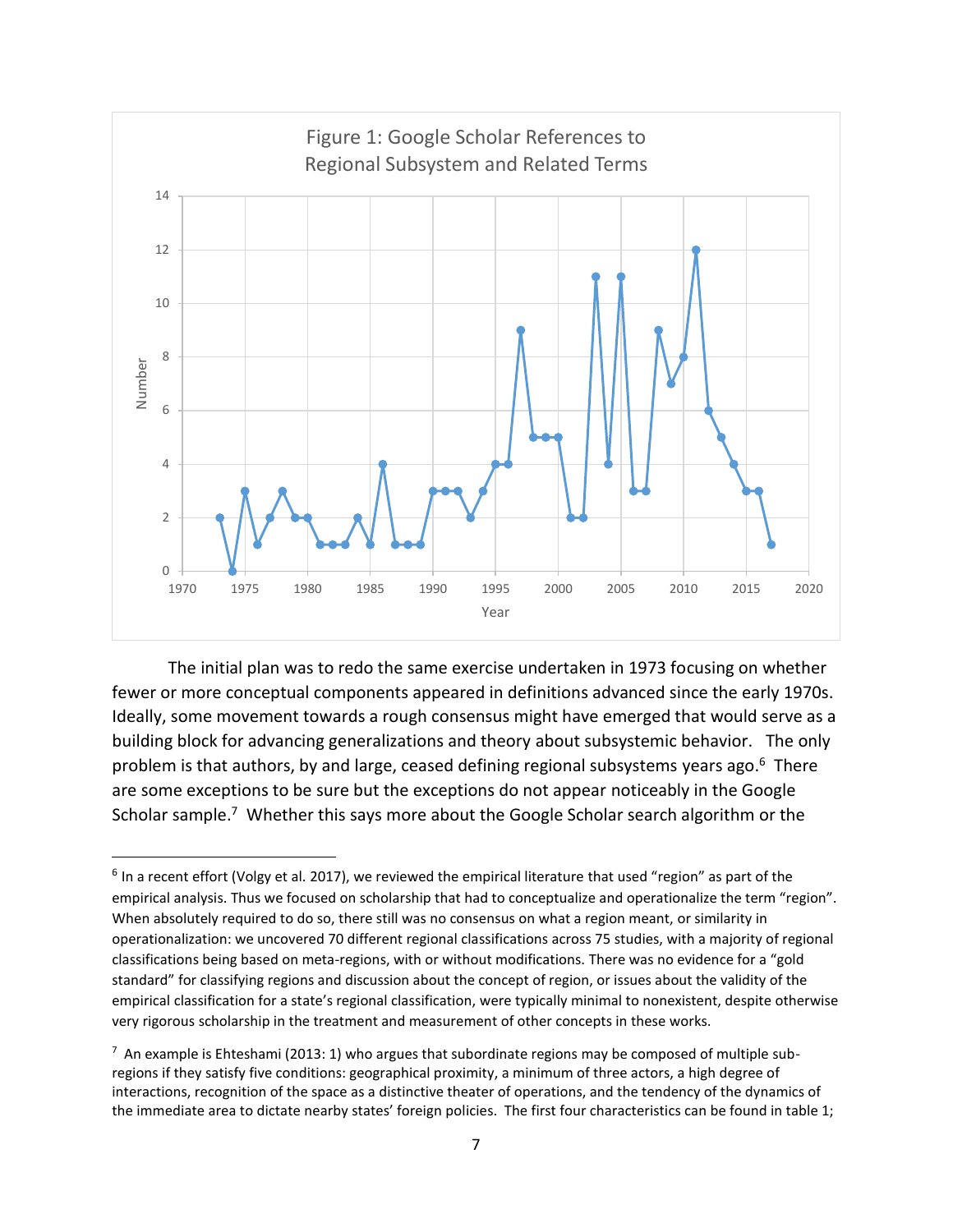subfield is not clear. Nonetheless, it proved difficult to continue any semblance of the original plan of attack. The question then became one of asking why authors were avoiding this issue.

The answer seems to be threefold. Authors pursuing an inside-out approach merely stipulate (or not) which states are considered to be in their subsystem and proceed with their argument. The definition question can be side-stepped easily in this fashion. A second answer is connected to the emergence of the regional security complex idea in the late 1980s and early 1990s. Instead of focusing on a region per se, regional security complex's zero in on states that are interdependent because of mutual security problems. Who those states might be tend to be identified using an inside-out approach.<sup>8</sup> For instance, if one is interested in northeast Asian foreign policies, there is no need to spend a great deal of time justifying examining the interactions among North and South Korea, China, and the United States. We know that they are the core actors. Perhaps Japan, Russia, and Taiwan may enter the picture as well and can be added if one wishes but it is not absolutely imperative to do so. Similarly, in Cold War days at least, one could look at the main South Asian security complex by encompassing the behavior of India, Pakistan, China, the Soviet Union, and the United States without worrying too much about whether Nepal or Sri Lanka fit in. Security complex analysts thus seemingly diverted the question from regions to security conflicts that happen to take place in regions. Or did they?

Morgan (1997: 26) argues that regional identifications usually involve some mix of five components: 1) member self- consciousness and that of others that a region exists, 2) geographical propinquity, 3) autonomy and distinctiveness from the global system, 4) regular and intense interactions among members, and 5) a high level of political, cultural, and economic affinities.<sup>9</sup> He then goes on to say that the Buzan regional security complex (RSC) notion

> …. gives some weight to the first of these but emphasizes the second and the third. He notes that members usually perceive themselves, and are perceived by others, as being in a particular security complex, but he allows for complexes to exist, or have consequences, that members may

 $\overline{a}$ 

the fifth characteristic is either new or a variation on component 3 in table 1. Other examples of articles that might have appeared in the Google Scholar inventory and did not are Lebovic and Thompson (2006), Zakhirova (2012), or Volgy and Rhamey (2014a). Neither of these last three articles had "subsystem" in their titles and that may explain why they failed to be included. On the other hand, Thompson (1981) did not appear and it did have "regional subsystem" in the title. There may in fact be quite a few relevant articles that do not show up  $-$  hence the reason for referring to the Google Scholar list as a sample.

 $^8$  Since Buzan and Waever (2003) inventory the world, their approach might seem to be an outside-in approach by partitioning the world into a number of existing regional security complexes. But what they really do is move from one corner of the world to others and make assertions about which states are to be included. This approach resembles a multiple inside-out variant.

<sup>&</sup>lt;sup>9</sup> In terms of table 1's list of 21 conceptual components, Morgan's first component is expressed in numbers 4 and 5, his second component is number 1, his third component is a mixture of numbers 11 and 18, the fourth component is number 2, and the last component is number 13.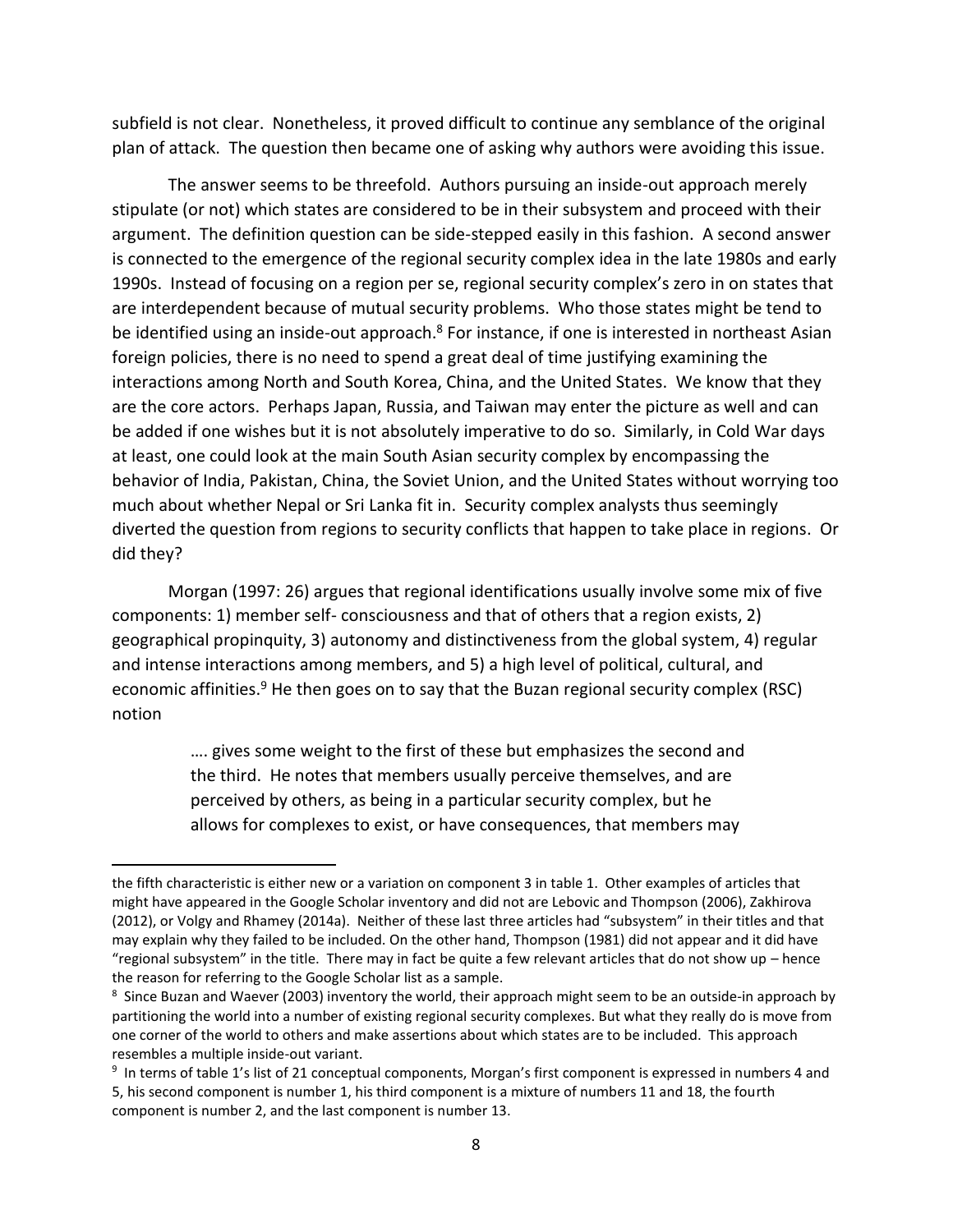not clearly perceive or understand …. With regard to the fourth criterion, the interdependence of significance pertains to security. States can have intense conflicts, with resulting high interdependence on security, yet have few other interactions…… While the fifth criterion might have some impact on relations among a cluster of states, it is not intrinsic to the concept of an RSC….. (Morgan, 1997: 26).

If Morgan is right, and we think he is, the regional security complex carries implicit and explicit ideas that do not really move the question from regions to security. Instead, it simply privileges a region's security problem(s) over other issues, thereby allowing security-oriented authors to focus on what they are most interested in. Buzan (2012) would seem to agree because he argues later that

> …by "region" I understand a geographically clustered subsystem of states that is sufficiently distinctive in terms of its internal structure and process to be meaningfully differentiated from a wider international system… of which it is a part….. The geographical element in the concept of region is crucial. Regions are not just any subsystem of states in an international system, but a specific type of subsystem defined by geographical clustering. The significance of geographical clustering rests on the idea that most types of interactions amongst units will travel more easily over short distances than long ones… This means that, other things being equal, it is reasonable to expect that interactions amongst a regional cluster of states will be more intense than between these states and more distant ones….. Regions presuppose that states are more or less fixed into geographic positions, and have to reach out from an anchored position.

So, Buzan's regional security complexes are defined by their regional clustering which implies proximity and more intense interactions within the region than with the rest of the world. It also follows that members of the regional cluster are apt to recognize the distinctiveness of their security interdependence, if nothing else. Thus the RSC concept may be attractive but it really does not take us as far from the regional subsystem notion or the identification problem as one might think.

Moreover, it may be a research design error to define universes in terms of one type of issue if other types of issues are ongoing as well. Another way of saying this is whether we can study conflict while ignoring cooperation or vice versa. Of course, it is possible to focus on one and ignore the other – we do it all the time. But when it comes time to analyzing regional subsystems per se, one would think all dimensions should be in play. To do otherwise may be a reasonable way to reduce reality's complexity but there are chances of missing significant processes while focusing only on conflict or only on cooperation. Then, also, one might anticipate that intense or strategically located regional security complexes are the ones most likely to draw in outside major powers. We do not want to leave these outsiders out of the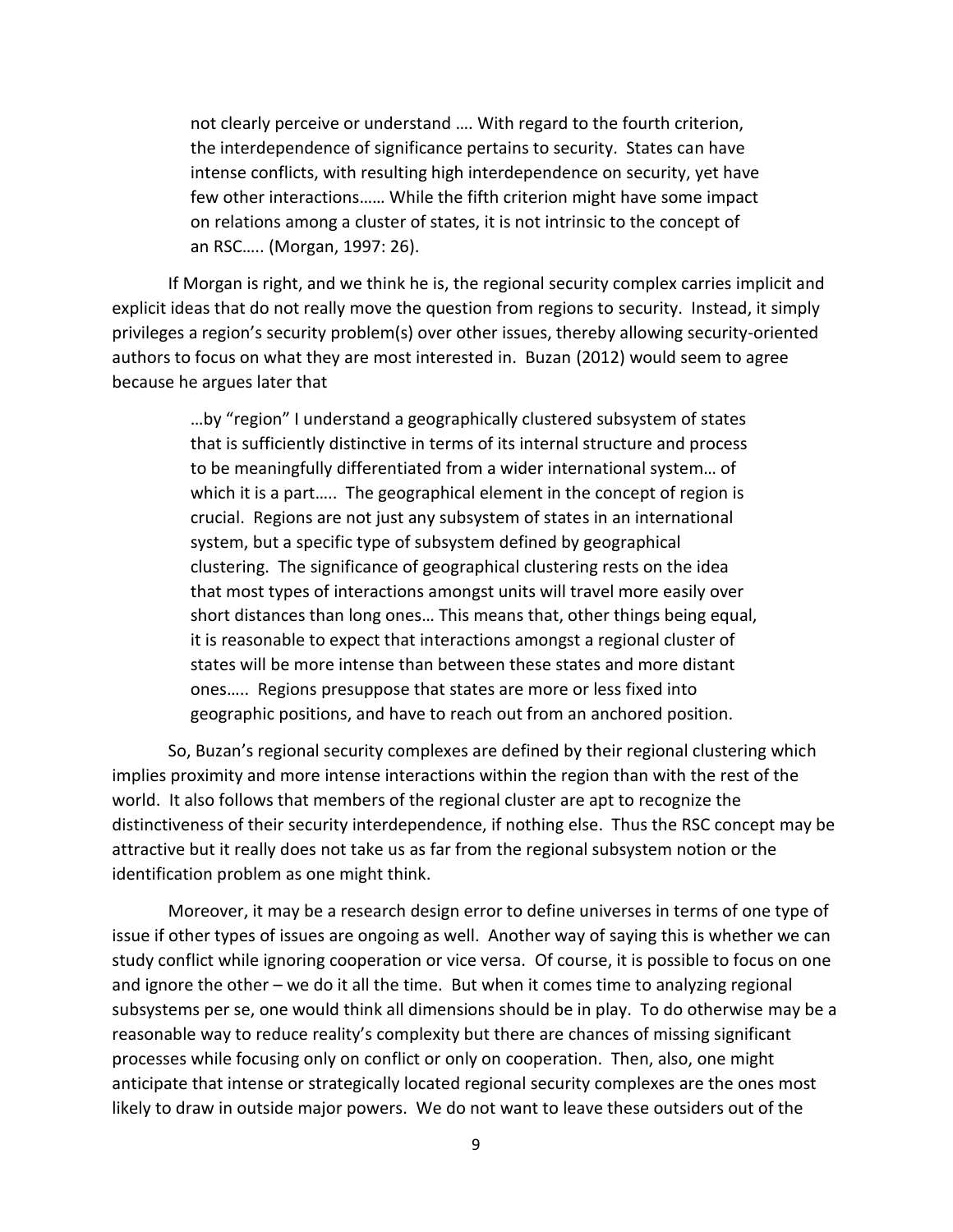picture, but do we want the most penetrated complexes to represent how regions go about dealing with their security problems?

The third answer is connected to outside-in approaches that attempt to break the world down into empirically justified clusters. The bottom line is that it is very difficult, if not impossible, to execute an outside-in approach that produces a regional mapping that everyone will acknowledge has a great deal of face validity. The root reason does not lie with positivism flaws, methodological liabilities, or alternative assumptions in how to employ specific techniques (although all three may be involved in some way). The real problem is that actual state behavior does not cooperate with attempts to construct subsystems in which the links within neatly exceed the links outside. Alternatively, it is one thing to name the members of the Arab League, add a couple of other actors, and call it the MENA subsystem. It is another to find evidence that each one of the states named actually behaves consistently and explicitly as if it belonged to a MENA subsystem.

Some regions, of course, are more cooperative than others. The northern and southern ends of the Americas and western Europe are fairly cooperative these days and it may not be a coincidence that they also either tend to exhibit pronounced trade insularity (North America and Western Europe) and/or they are separated from the rest of the world by two oceans (North and South America).<sup>10</sup> Other parts of the world sometimes provide empirical support for interaction distinctiveness and at other times do not.

There are several ways to illustrate this problem. One rather telling example are the findings reported in Volgy and Rhamey (2014b). $^{11}$  As part of a much more extensive project on comparative regional behavior in international politics, they sought regional clusters with five state characteristics: 1) either contiguous or at most separated by 400 miles or less, 2) possessing sufficient capability (in terms of economic size and relative political capacity) to reach other states, 3) above average interactions with each other (based on planetary averages), 4) emerging as groupings in clique analysis, and 5) belonging in groupings that numbered more than two states per cluster. Thus, Volgy and Rhamey were looking for evidence of the existence of regional subsystems with members that numbered more than two, were proximate, and interacted distinctively. Only the sufficient capability dimension was added to several of the customary regional subsystem attributes. Unlike most outside-in efforts, however, they focused on events interaction data that seek to capture foreign policy

l

 $10$  In these cases it is not the cooperation per se that is important but if there was less cooperation, there would be more attempts to a) attract allies from outside the region and b) reduce interactions with various parts of the region as a matter of strategy. Either facet could blur where the regional lines become demarcated.

<sup>&</sup>lt;sup>11</sup> Other works in this project include Volgy, Rhamey and Fausett (2012), Rhamey and Volgy (2014a, 2018), Volgy et al (2018), and Volgy et al (2017).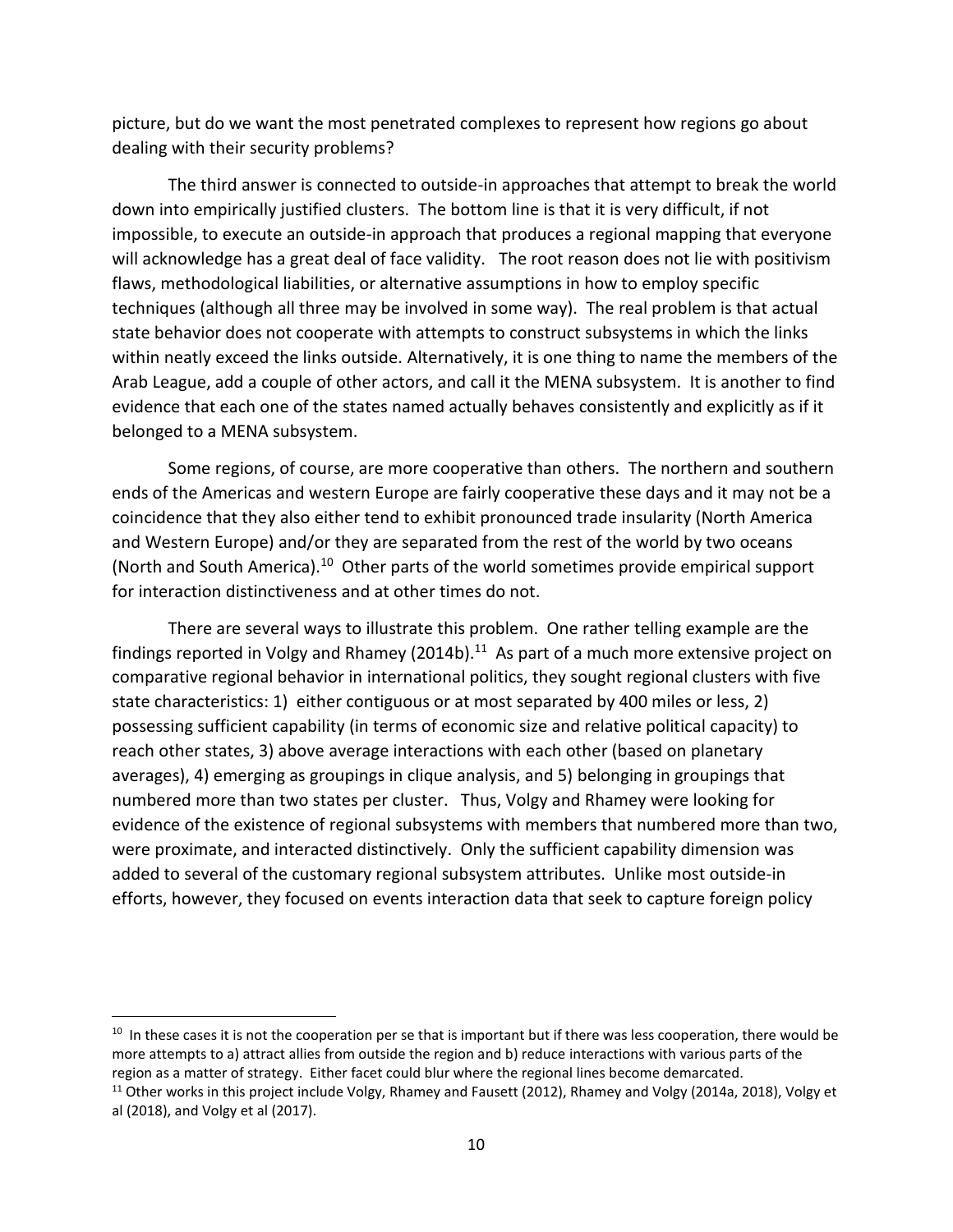behavior (and, therefore, both cooperative and conflictual activities).<sup>12</sup> They also sought to cover some six decades of activity (1950-2010).

Tables 2 through 6 show some of their findings. To summarize the five tables, Volgy and Rhamey find some support for many of the places imagined to be regional subsystems but it is a highly variable type of support. The same actors do not always cluster together. Some actors cluster together in some years but not in others. Some actors occasionally join clusters that most observers would regard as identification errors. In sum, not one single regional subsystem is consistently and perfectly validated by this technique – although, some come close. The reason as noted above is not because the networking technique is inherently flawed. The problem is that the regional subsystems we imagine existing and are quick to list do not operate the same way from year to year or decade to decade.

Table 2 starts the process with a four-fold split within the Americas. Two Europes are depicted – one that has western and eastern members is identified but there is another one that has a Baltic/North Sea flavor yet does not adhere exactly to a Scandinavian shape. The Middle Eastern subsystem looks familiar but encompasses Afghanistan and Pakistan. Finally, a rather large Asian subsystem with members that one might have thought would be located in a south, southeast, or east subsystem is generated.

| Region          | <b>State Members</b>                                                           |  |  |  |  |  |
|-----------------|--------------------------------------------------------------------------------|--|--|--|--|--|
| <b>Northern</b> | Mexico, Guatemala, Honduras, United States*, Canada*                           |  |  |  |  |  |
| Central         |                                                                                |  |  |  |  |  |
| America         |                                                                                |  |  |  |  |  |
| Southern        | El Salvador, Nicaragua, Costa Rica, Panama                                     |  |  |  |  |  |
| Central         |                                                                                |  |  |  |  |  |
| America         |                                                                                |  |  |  |  |  |
| Andes           | Ecuador, Peru, Bolivia, Colombia, Venezuela, Haiti, Dominican Republic         |  |  |  |  |  |
| Southern        | Brazil, Paraguay, Argentina Chile                                              |  |  |  |  |  |
| America         |                                                                                |  |  |  |  |  |
| Europe          | Portugal, Spain, France, United Kingdom, West Germany, East Germany,           |  |  |  |  |  |
|                 | Italy, Czechoslovakia, Poland, Hungary, Yugoslavia, Romania, Albania,          |  |  |  |  |  |
|                 | Greece, Bulgaria, Finland, U.S.S.R., Turkey, Iceland*, Ireland*, Switzerland*, |  |  |  |  |  |
|                 | Albania*, Morocco*                                                             |  |  |  |  |  |
| Northern        | Belgium, Luxembourg, Norway, Denmark, Sweden                                   |  |  |  |  |  |
| Europe          |                                                                                |  |  |  |  |  |
| Middle East     | Libya, U.A.R., Israel, Lebanon, Jordan, Saudi Arabia, Iraq, Iran, Afghanistan, |  |  |  |  |  |
|                 | Pakistan                                                                       |  |  |  |  |  |

Table 2: 1950's Regions

 $\overline{\phantom{a}}$ 

<sup>&</sup>lt;sup>12</sup> Events interaction data enumerate directed foreign policy activity according to systematic scales that place an action on a continuum ranging from highly cooperative to highly conflictual. The Volgy-Rhamey project merges data from COPDAB (Azar, 1980) and IDEA (Bond et al, 2003).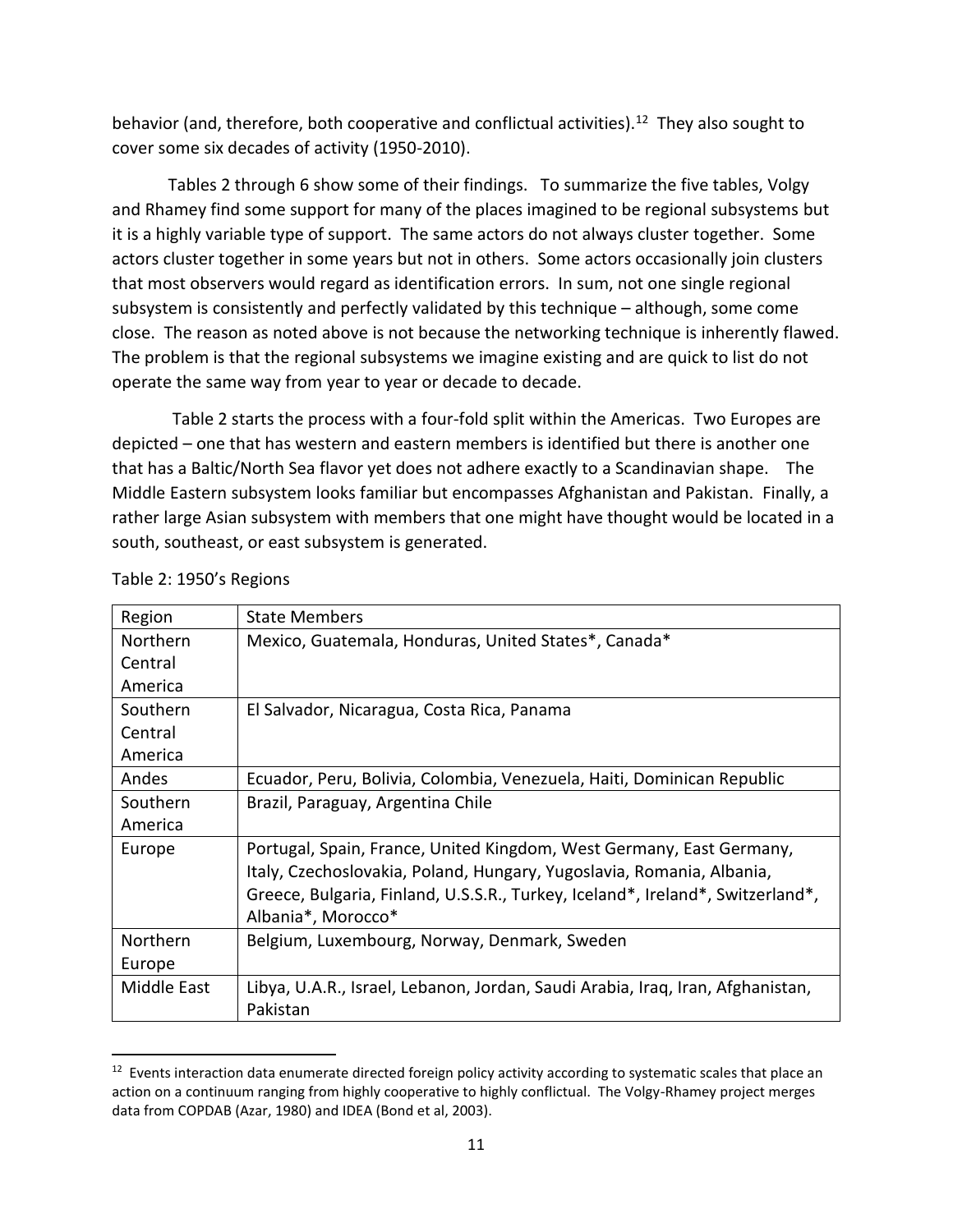| East Asia | India, China, Ceylon, Burma, Thailand, Indonesia, Philippines, Taiwan, North |  |  |  |  |  |
|-----------|------------------------------------------------------------------------------|--|--|--|--|--|
|           | Korea, South Korea, Japan, Nepal*, Laos*, South Vietnam*, North Vietnam*,    |  |  |  |  |  |
|           | Malaysia*, Australia*, New Zealand*, Cambodia*                               |  |  |  |  |  |

A decade later, the four American clusters have been reduced to three in table 3. The Middle East that is identified seems just as plausible as the three American clusters but it contains Greece oddly. Now, we have four European subsystems that are equally plausible – as demonstrated by the ease with which they are labelled. Exactly why the Maghreb ends up in western Europe is curious but only underlines North Africa's closeness to the other side of the Mediterranean. Similarly, the multiple African subsystems are not too surprising. The shrunken Asia – reduced to east Asia now – is less expected.

| Region            | <b>State Members</b>                                                          |
|-------------------|-------------------------------------------------------------------------------|
| North             | Canada, United States, Mexico, Guatemala, Honduras, El Salvador, Nicaragua,   |
| America           | Costa Rica, Panama, Cuba                                                      |
| Andes             | Bolivia, Peru, Colombia, Venezuela, Dominican Republic, Haiti                 |
| Southern          | Brazil, Paraguay, Uruguay, Argentina, Chile                                   |
| America           |                                                                               |
| Middle East       | Saudi Arabia, Kuwait, Iraq, Yemen, Jordan, Turkey, Israel, Lebanon, Sudan,    |
|                   | Egypt, Greece, Cyprus, Libya, Syria                                           |
| Western           | West Germany, Italy, Switzerland, United Kingdom, France, Spain Morocco,      |
| Europe            | Algeria, Tunisia, Portugal*, Ireland*, Iceland*                               |
| <b>Benelux</b>    | Belgium, Netherlands, Luxembourg                                              |
| Scandinavia       | Norway, Denmark, Sweden, Finland                                              |
| Eastern           | East Germany, Czechoslovakia, Poland, Hungary, Yugoslavia, Romania, Bulgaria, |
| Europe            | U.S.S.R.                                                                      |
| West Africa       | Guinea, Mali, Cote D'Ivoire, Upper Volta, Niger                               |
| Central           | Nigeria, Chad, Cameroon, Central African Republic                             |
| Savannah          |                                                                               |
| <b>Gold Coast</b> | Ghana, Togo, Benin                                                            |
| Central           | Congo (k), Burundi, Rwanda, Uganda, Tanzania, Malawi, Kenya, Ethiopia,        |
| Africa            | Somalia, South Africa*, Rhodesia*, Zambia*, Madagascar*, Mauritius*,          |
|                   | Lesotho*, Botswana*, Swaziland*                                               |
| East Asia         | China, Burma, India, Nepal, Pakistan, Afghanistan, Iran, Ceylon, Maldives     |

Table 3: 1960's Regions

In the 1970s (table 4), two American subsystems emerge – a rather large northern one and a small southern group. The single European and Middle Eastern clusters seem unexceptional. Much the same can be said about the six clusters (three in each) found in sub-Saharan Africa and Asia.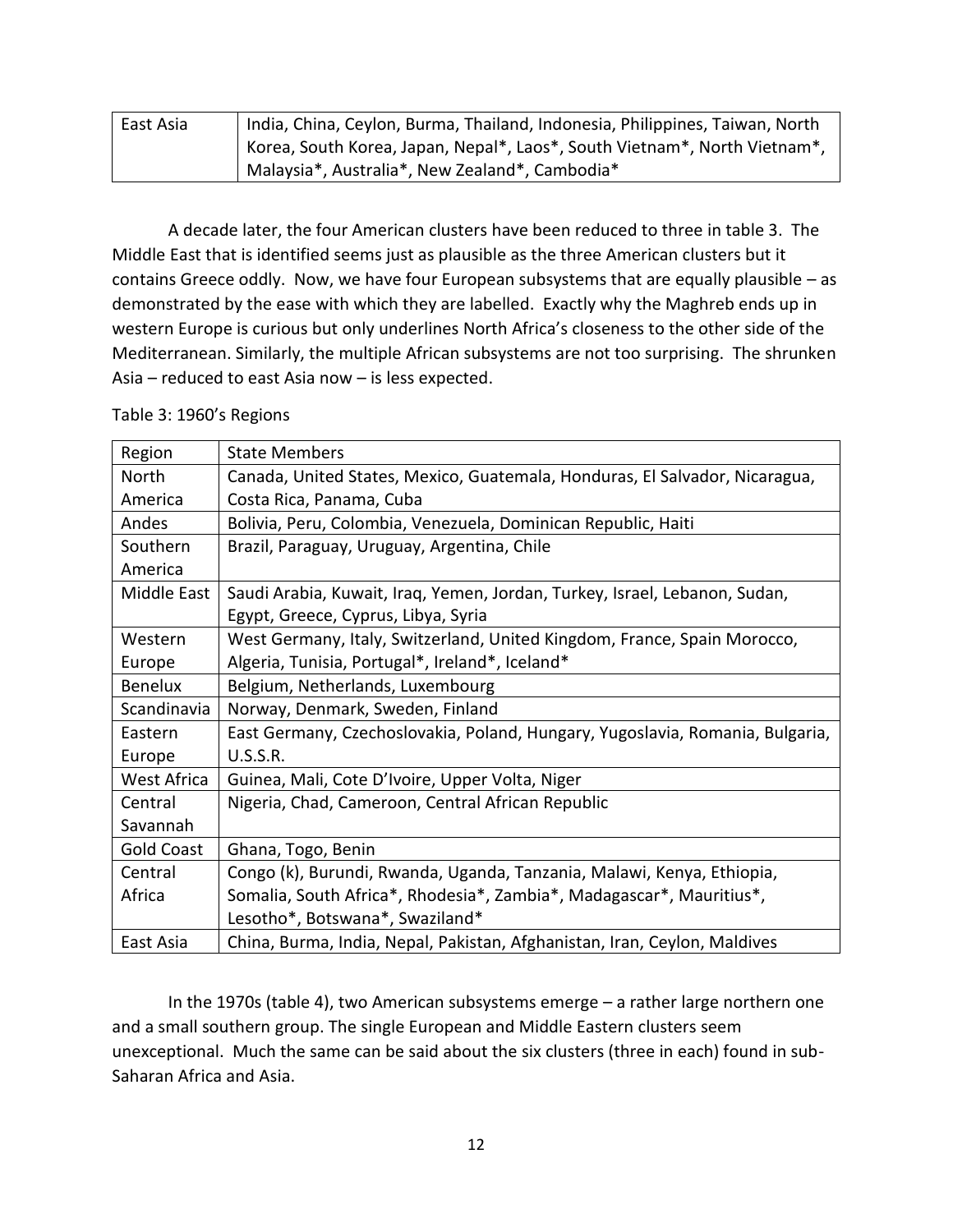## Table 4: 1970's Regions

| Region    | <b>State Members</b>                                                              |
|-----------|-----------------------------------------------------------------------------------|
| Northern  | United States, Mexico, Guatemala, El Salvador, Honduras, Nicaragua, Costa Rica,   |
| America   | Panama, Jamaica, Cuba, Haiti, Dominican Republic, Colombia, Venezuela,            |
|           | Guyana, Ecuador, Peru, Canada*, Bahamas*, Grenada*, Dominica*                     |
| Southern  | Brazil, Bolivia, Paraguay, Argentina, Uruguay, Chile                              |
| America   |                                                                                   |
| Europe    | Ireland, United Kingdom, Portugal, Spain, France, Belgium, Netherlands,           |
|           | Luxembourg, West Germany, Denmark, Norway, Sweden, Finland, Italy,                |
|           | Switzerland, Austria, M , East Germany, Czechoslovakia, Poland, Yugoslavia,       |
|           | Hungary, Romania, Greece, Bulgaria, U.S.S.R., Turkey, Cyprus, Iceland*            |
| Middle    | Morocco, Algeria, Tunisia, Libya, Egypt, Sudan, Israel, Lebanon, Syria, Jordan,   |
| East      | Saudi Arabia, Iraq, Kuwait, Yemen                                                 |
| West      | Senegal, Mauritania, Mali, Cote D'Ivoire, Upper Volta, Ghana, Benin, Togo, Niger, |
| Africa    | Nigeria, Cameroon, Chad, Gabon                                                    |
| Southern  | Central African Republic, Congo, Zaire, Uganda, Burundi, Rwanda, Kenya,           |
| Africa    | Somalia, Tanzania, Malawi, Madagascar, Zambia, Zimbabwe, Botswana, South          |
|           | Africa, Mozambique*, Lesotho, Swaziland*, Comoros*, Seychelles*                   |
| African   | Gambia, Sierra Leone, Liberia, Guinea                                             |
| West      |                                                                                   |
| Coast     |                                                                                   |
| East Asia | Iran, Pakistan, Afghanistan, India, Sri Lanka, Nepal, Bangladesh, Burma, China,   |
|           | Bhutan*, Maldives*                                                                |
| Northeast | Japan, South Korea, North Korea                                                   |
| Asia      |                                                                                   |
| Southeast | Thailand, Malaysia, Singapore, Indonesia, Philippines, Taiwan, Australia*, New    |
| Asia      | Zealand*, Papua New Guinea*, Fiji*, Solomon Islands*, Western Samoa*              |

The data from the 1990s actually generate a set of regional subsystems that most closely resemble what standard regional lists might have looked like in that decade. The Americas are split north and south. Europe is split east and west as are the Middle East and the Maghreb. Three conventional subsystems emerge in sub-Saharan Africa. A Central Asia appears for the first time. East Asia seems a bit large but the core- Pacific periphery distinction makes intuitive sense.

| Region                 | <b>State Members</b>                                                  |
|------------------------|-----------------------------------------------------------------------|
| North America          | United States, Canada, Mexico, Guatemala, Nicaragua, Costa Rica       |
| Southern               | Colombia, Venezuela, Panama                                           |
| <b>Central America</b> |                                                                       |
| South America          | Brazil, Argentina, Chile, Peru, Ecuador, Bolivia, Paraguay*, Uruguay* |

Table 5: 1990's Regions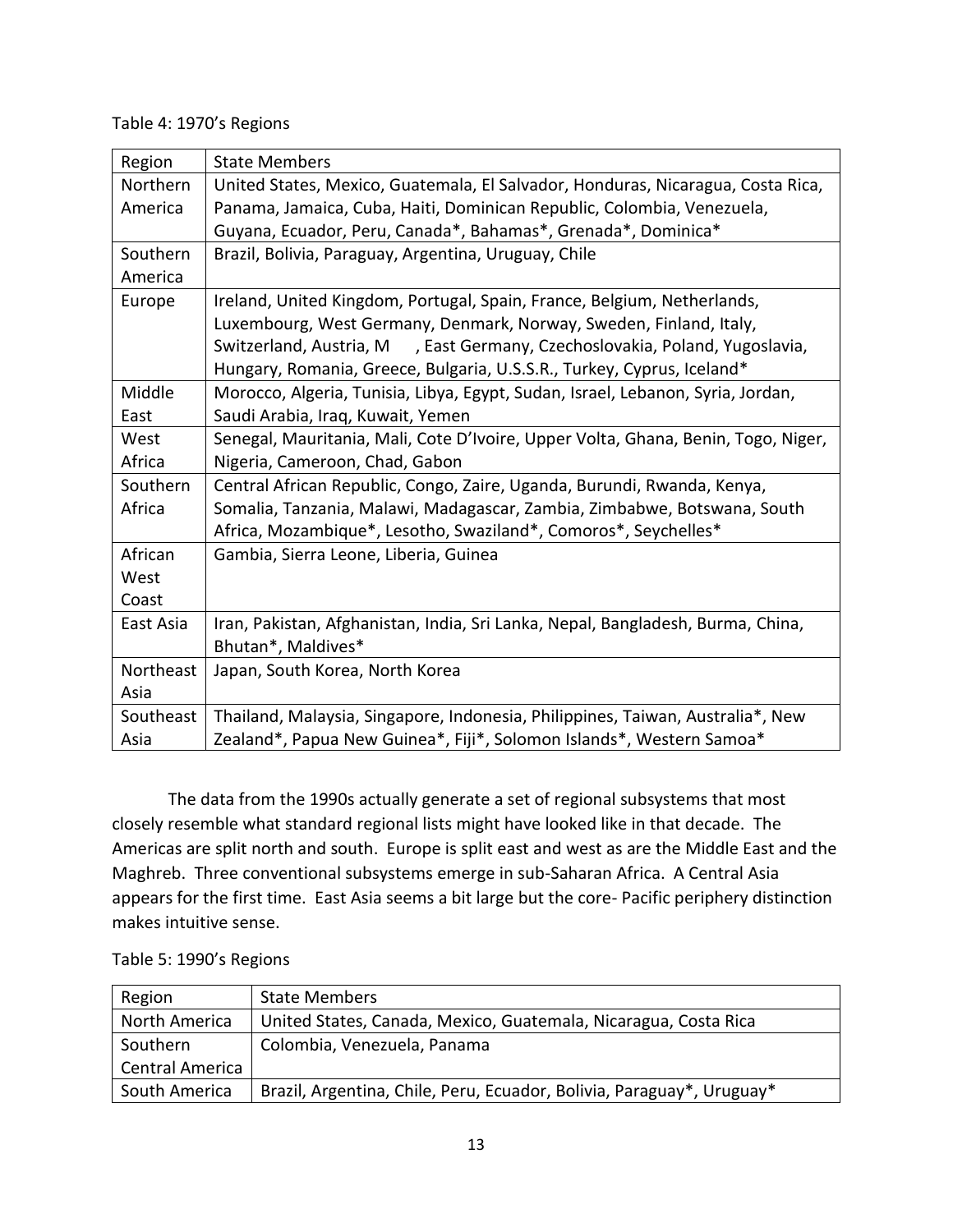| Europe          | Russia, Germany, United Kingdom, France, Italy, Turkey, Spain, Poland,      |  |  |  |  |  |
|-----------------|-----------------------------------------------------------------------------|--|--|--|--|--|
|                 | Netherlands, Belgium, Sweden, Israel, Czech Republic, Austria, Finland,     |  |  |  |  |  |
|                 | Slovakia, Norway, Switzerland, Denmark, Ireland, Luxembourg, Bosnia,        |  |  |  |  |  |
|                 | Slovenia, Iceland*, San Marino*, Andorra*, Lichtenstein*                    |  |  |  |  |  |
| Eastern Europe  | Ukraine, Romania, Greece, Belarus, Serbia and Montenegro, Hungary,          |  |  |  |  |  |
|                 | Bulgaria, Croatia, Albania, Moldova, Macedonia, Cyprus                      |  |  |  |  |  |
| <b>Baltics</b>  | Lithuania, Latvia, Estonia                                                  |  |  |  |  |  |
| Maghreb         | Algeria, Morocco, Portugal, Libya, Tunisia, Malta                           |  |  |  |  |  |
| Middle East     | Saudi Arabia, Egypt, Iraq, U.A.E., Kuwait, Yemen, Jordan, Oman, Qatar,      |  |  |  |  |  |
|                 | Lebanon, Bahrain                                                            |  |  |  |  |  |
| West Africa     | Nigeria, Ghana, Cote d'Ivoire, Chad, Niger, Liberia, Togo                   |  |  |  |  |  |
| Central Africa  | Dem. Rep. of Congo, Sudan, Tanzania, Eritrea, Kenya, Uganda, Rwanda,        |  |  |  |  |  |
|                 | <b>Burundi</b>                                                              |  |  |  |  |  |
| Southern Africa | Angola, Zimbabwe, Mozambique, Zambia, Namibia, Lesotho*, Swaziland*         |  |  |  |  |  |
| Central Asia    | Kazakhstan, Uzbekistan, Azerbaijan, Turkmenistan, Kyrgyzstan, Tajikistan    |  |  |  |  |  |
| East Asia       | China, India, Japan, South Korea, Indonesia, Pakistan, Taiwan, North Korea, |  |  |  |  |  |
|                 | Vietnam, Thailand, Bangladesh, Philippines, Myanmar, Malaysia,              |  |  |  |  |  |
|                 | Singapore, Cambodia, Nepal, Laos, Australia*, Sri Lanka*, New Zealand*,     |  |  |  |  |  |
|                 | Papua New Guinea*, Brunei*, Fiji*, Maldives*, Solomon Islands*,             |  |  |  |  |  |
|                 | Vanuatu*, Samoa*, Tonga*, Micronesia*, Kiribati*, Marshal Islands*,         |  |  |  |  |  |
|                 | Palau*, Nauru*, Tuvalu*                                                     |  |  |  |  |  |

Much of the face validity found in the 1990s is exhibited again in the 2000s. The Americas split is maintained. The 1990s European split is not maintained but we can understand why that might be the case. The other subsystems that appear approximate the configurations that appeared in the 1990s. Only Central Asia disappears but the unsystem-like behavior of that part of the world has been discussed elsewhere (Zakhirova, 2012).

| Table 6: 2000's Regions |  |
|-------------------------|--|
|-------------------------|--|

| Region                                                                 | <b>State Members</b>                                                      |  |  |  |  |
|------------------------------------------------------------------------|---------------------------------------------------------------------------|--|--|--|--|
| North America                                                          | Canada, Cuba, Mexico, United States                                       |  |  |  |  |
| Southern                                                               | Argentina, Bolivia, Brazil, Chile, Colombia, Ecuador, Uruguay, Venezuela, |  |  |  |  |
| America                                                                | Paraguay*, Peru*                                                          |  |  |  |  |
| Europe                                                                 | Albania, Austria, Belgium, Bosnia, Bulgaria, Croatia, Cyprus, Czech Rep., |  |  |  |  |
| Denmark, Estonia, Finland, France, Georgia, Germany, Greece, Hungary,  |                                                                           |  |  |  |  |
|                                                                        | Ireland, Israel, Italy, Latvia, Lithuania, Luxembourg, Macedonia,         |  |  |  |  |
|                                                                        | Netherlands, Norway, Poland, Portugal, Romania, Russia, Serbia, Slovakia, |  |  |  |  |
|                                                                        | Slovenia, Spain, Sweden, Switzerland, Turkey, Ukraine, United Kingdom,    |  |  |  |  |
| Andorra*, Iceland*, Kosovo*, Lichtenstein*, Moldova*, Montenegro*, San |                                                                           |  |  |  |  |
|                                                                        | Marino*                                                                   |  |  |  |  |
| <b>Middle East</b>                                                     | Azerbaijan, Bahrain, Egypt, Iran, Iraq, Jordan, Kuwait, Lebanon, Qatar,   |  |  |  |  |
|                                                                        | Saudi Arabia, Syria, U.A.E.                                               |  |  |  |  |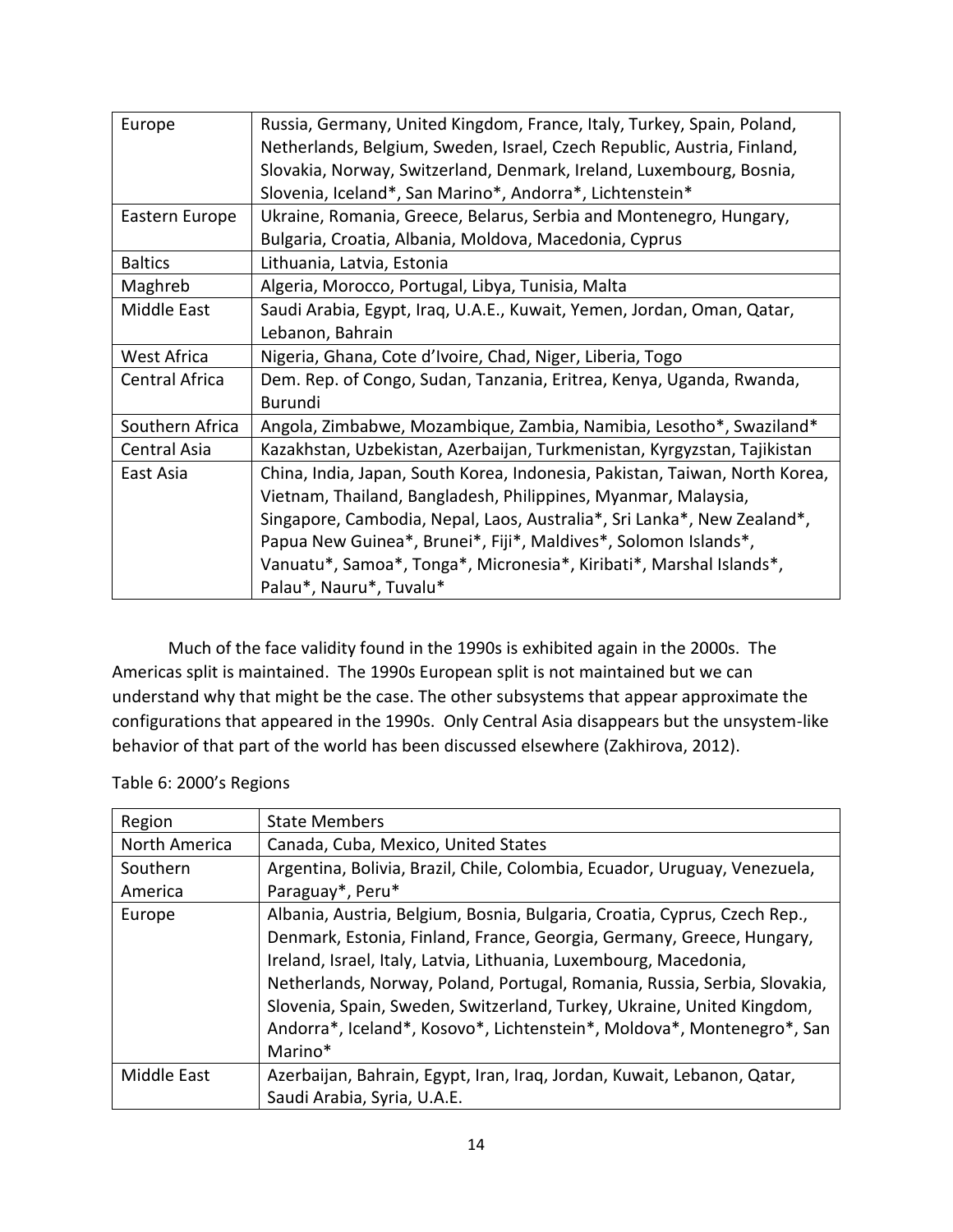| Maghreb         | Algeria, Morocco, Tunisia                                              |
|-----------------|------------------------------------------------------------------------|
| West Africa     | Ghana, Guinea, Cote d'Ivoire, Liberia, Nigeria, Sierra Leone           |
| Southern Africa | Angola, Botswana, Mozambique, Namibia, South Africa, Zambia,           |
|                 | Zimbabwe, Lesotho*, Swaziland*                                         |
| Central Africa  | Burundi, Dem. Rep. Congo, Congo Rep., Kenya, Rwanda, Sudan, Tanzania,  |
|                 | Uganda                                                                 |
| Horn of Africa  | Eritrea, Ethiopia, Somalia                                             |
| South Asia      | Afghanistan, Bangladesh, India, Pakistan, Tajikistan, Sri Lanka        |
| East Asia       | Cambodia, China, Indonesia, Japan, North Korea, South Korea, Laos,     |
|                 | Malaysia, Myanmar, Nepal, Philippines, Singapore, Taiwan, Thailand,    |
|                 | Vietnam, Australia*, Brunei*, East Timor*, Fiji*, Kiribati*, Marshall  |
|                 | Islands*, Micronesia*, Nauru*, New Zealand, Palau*, Papua New Guinea*, |
|                 | Samoa*, Solomon Islands*, Tonga*, Tuvalu*                              |

Table 7 attempts to summarize the findings reported in tables 2-6 with an emphasis on the variation in the number of subsystems identified and the variable size of their memberships. If forced to, readers could probably construct justifications for any one of the 21 regional clusters displayed. The problem lies not with their plausibility but their inconsistency. Nothing emerges fully consistent across all 5 columns. Some of this inconsistency can of course be attributed to the different dates of independence associated with the nearly 200 states in the world today.<sup>13</sup> A Maghreb should not have emerged in the 1950s; nor should a Central Asia before the 1990s. But the problem is not that they appear prematurely. Rather, some regions come and go once they appear. The Maghreb shows up twice when it might have appeared four times. Central Asia emerges once but not a decade later. All of the other regional subsystems, with the partial exception of South America, tend to have different members. Some of the variations are understandable; some are less so.

Table 7: Regions Identified and Number of State Members, 1950s-2000s

l

| Region                 | 1950s | 1960s | 1970s | 1990s | 2000s |
|------------------------|-------|-------|-------|-------|-------|
| Northern               |       |       |       |       |       |
| <b>Central America</b> |       |       |       |       |       |
| Southern               |       |       |       |       |       |
| <b>Central America</b> |       |       |       |       |       |
| North America          |       | 10    |       | n     |       |

<sup>&</sup>lt;sup>13</sup> One other possibility is that the 1990s and the 2000s look "better" and are more consistent with inside-out assessments because the IDEA data base is more comprehensive than its predecessors for gauging interactions.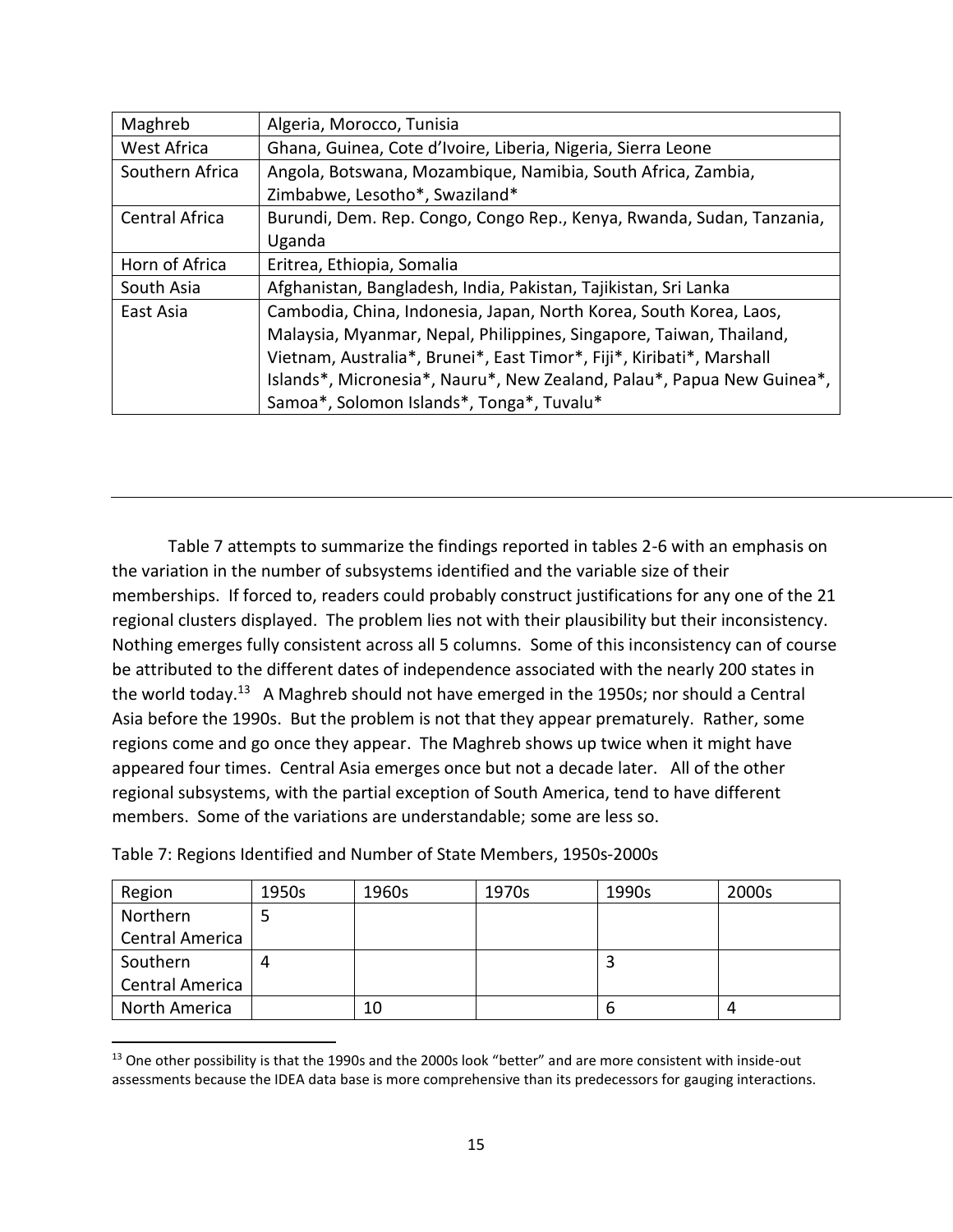| Northern            |                |                | 22             |                |                |
|---------------------|----------------|----------------|----------------|----------------|----------------|
| America             |                |                |                |                |                |
| Andes               | $\overline{7}$ | $\overline{7}$ |                |                |                |
| South America       | $\overline{4}$ | 5              | 6              | 8              | 10             |
| Europe              | 23             |                |                | 27             | 46             |
| West Europe         |                | 12             |                |                |                |
| Northern            | 5              |                |                |                |                |
| Europe              |                |                |                |                |                |
| <b>Benelux</b>      |                | 3              |                |                |                |
| Scandinavia         |                | $\overline{4}$ |                |                |                |
| Eastern Europe      |                | 8              |                | 12             |                |
| <b>Baltics</b>      |                |                |                | 3              |                |
| Maghreb             |                |                |                | 6              | $\overline{3}$ |
| Middle East         | 10             | 14             | 14             | 11             | 12             |
| <b>West Africa</b>  |                | 5              | 13             | $\overline{7}$ | 6              |
| Central             |                | $\overline{4}$ |                |                |                |
| Savannah            |                |                |                |                |                |
| <b>Gold Coast</b>   |                | 3              |                |                |                |
| Central Africa      |                | 17             |                | 8              | 8              |
| Southern Africa     |                |                | 21             | $\overline{7}$ | 9              |
| African West        |                |                | $\overline{4}$ |                |                |
| Coast               |                |                |                |                |                |
| Horn of Africa      |                |                |                |                | $\overline{3}$ |
| <b>Central Asia</b> |                |                |                | 6              |                |
| South Asia          |                |                |                |                | 6              |
| East Asia           | 19             |                | 11             | 36             | 32             |
| Southeast Asia      |                |                | 12             |                |                |
| Northeast Asia      |                |                | 3              |                |                |

At the same time, the results are never inexplicable. Rough expectations are met. The Americas are split north and south. Europe has been split east and west but no longer works that way. The Middle East and North Africa maintain some division. Sub-Saharan African subsystems are several in number but their cohesiveness or boundaries are fluid. An Asia is singled out but its exact configuration varies from decade to decade. Sometimes, clusters appear in the southeast, the northeast, the center, and the south. At other times, these fragments seem to dissolve into a larger pan-Asian entity. This, too, is not inexplicable in lieu of Cold War machinations and the rise of China (Pardesi, et al, 2017).

In general and not surprisingly, different results emerge in outside-in analyses if different techniques and methodological assumptions are employed. Yet the outcomes usually fail to correspond closely to expectations, even if sometimes they come close as we have seen in table 2-6. Rarely, then, are the inside-out images of regional subsystems validated exactly by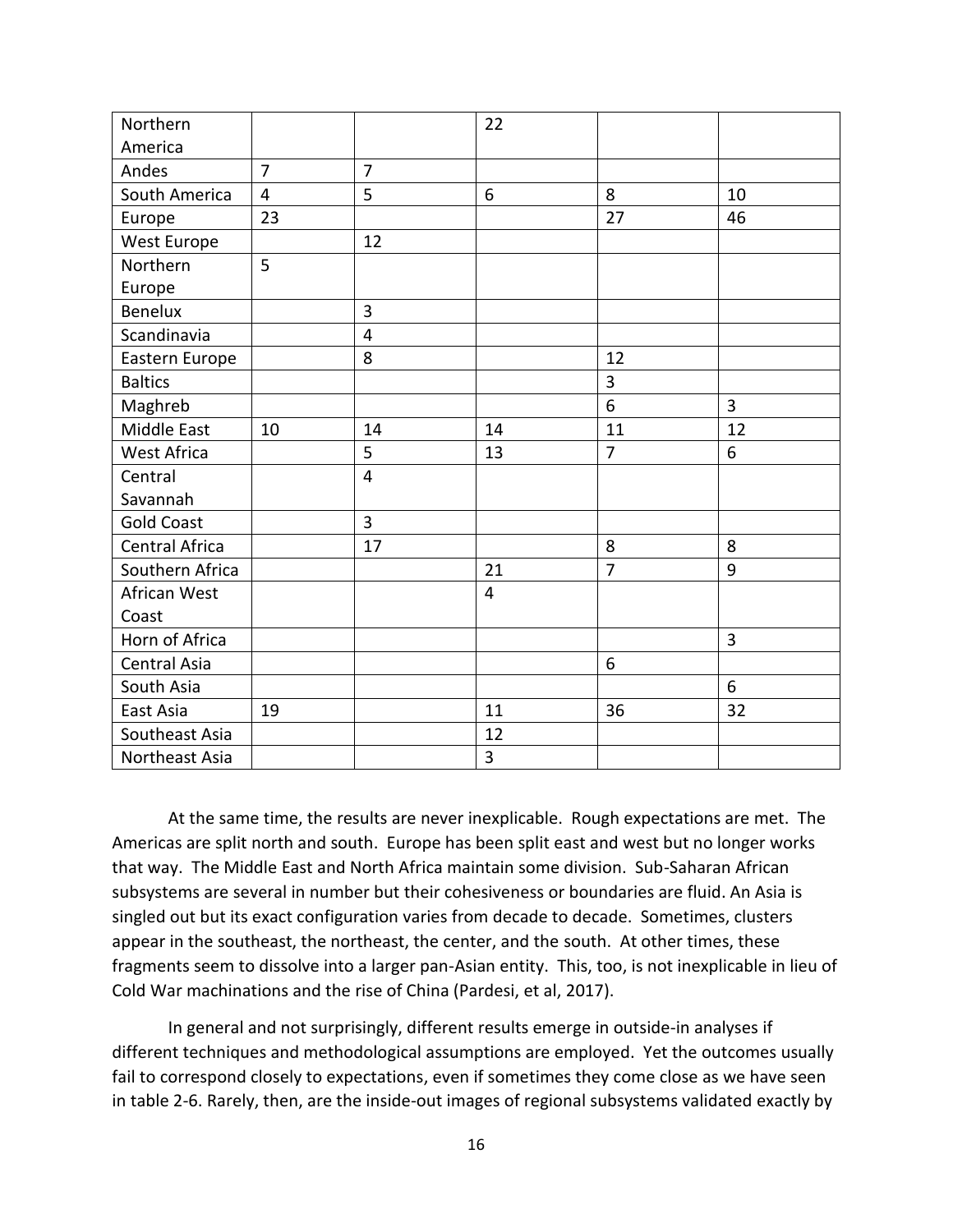outside-in examinations. Either the mental images of what regional subsystems look like are at fault (thanks to subjective inside-out constructions) or regional subsystem behavior is more variable than we think. We suspect it is a combination of both. Regional subsystems, in general, are hazier and more fragile than we have supposed. States do literally and figuratively drop in and out of neighborhood memberships from time to time as their behaviors change. The boundaries are always a bit unstable or moving targets and in some parts of the world more so than in others. Some states could show up in more than one subsystem if that was allowed by methodological rules and some states act as if they are relative isolates in some years and less so in others. Similarly, some states are far more interested in the most proximate members of a perceived neighborhood than they are more distant ones, especially if the regional subsystem is large.

Consider, for example the close quarters of the Persian Gulf subsystem in contrast to the larger regional subsystem of which it is a part, the Middle East, which stretches from Morocco to Iran and Turkey. Should Omani decision-makers be as concerned about what takes place in Algeria as they are with events in Saudi Arabia? Alternatively, should we expect all Middle Eastern states to be equally attuned to what happens in some of the smallest members of the region? Should, for instance, Iran pay equal attention to Saudi Arabia and Tunisia? The quick answer is no unless on the rare occasion a self-immolation in a small country sparks a wave of unrest throughout the region that takes several years to play out its multiple repercussions. Yet this specific caveat is critical. Who would have thought Tunisia could have been the ground zero for the Arab Spring? It is a pluperfect illustration of systemness. It is also something that we could never have predicted by examining the regularity of other Arab states' foci on Tunisian events.

Finally, regional subsystems or at least some of them are in flux. For example, it is conventional to think of Asia as encompassing several regional subsystems. Starting on the Pacific side, there are an ambiguous collection of islands in the South Pacific that interact with one another and have some tenuous link to the Eurasian land mass. East Asia is thought to be characterized by Chinese centricity (historically some of the time) and bookended by smaller subsystems in the northeast and southeast that nest within the larger East Asia. Moving to the center of Eurasia, there are Central and South Asia. It is customary to stop there and consign southwest Asia to the Middle East. But it turns out that a strong case can be made for some of these specific theaters to be short-lived in the contemporary era. Pardesi et al (2017) find that a pan-Asian connectivity manifested itself shortly after World War II but that the Cold War encouraged the fragmentation of Asia into different theaters.<sup>14</sup> The demise of the Cold War and the rise of Chinese power has, in its turn, tended to reunite the multiple Asian subsystems into one larger entity. The point here is that regions come and go. Perhaps then we should not get

l

 $14$  The irony here is that most observers give the Cold War credit for blurring regional distinctions. In this case, they increased the number of operative regions.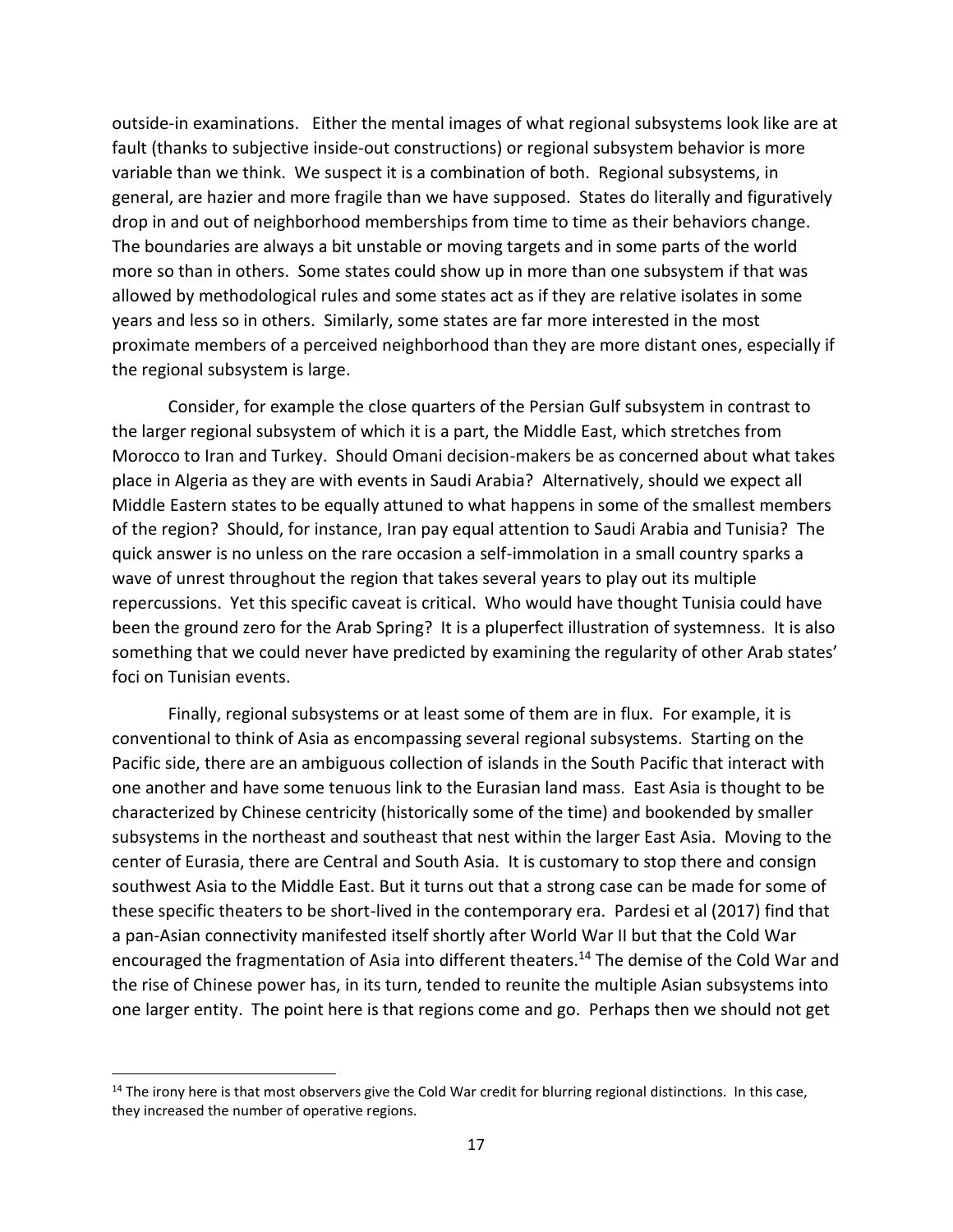overly committed to nailing down their precise boundaries empirically – but that surely hinges on the type of questions being pursued.

We probably do ask too much of decision-makers and our data bases to expect all members of a regional subsystem to consistently demonstrate pan-subsystemic orientations. This observation would also apply to aggregated dyadic tests of above average attention paid to neighbors. Some neighbors might merit above average attention all of the time but not necessarily all of them. Yet fluctuating attention spans vis-à-vis neighbors need not mean neighbors fade in and out of awareness. International relations does not seem to work that way. Tunisian affairs can seem of marginal importance for decades and yet, on occasion, Tunisian affairs can seize the central stage briefly because it is a part of a regional subsystem and because other parts of the subsystem were considerably receptive to what had happened and what it symbolized. Nor can we assume that it is only the other states that experienced direct Arab Spring consequences in the form of coups and civil wars that were most closely attuned to Tunisian events. In other parts of the Middle East, governments successfully scrambled to head off similar behavior in their own countries through increased repression, welfare payments, or both.

One way out of this outside-in, subsystemic identification cul de sac is to accept the poor odds of fully identifying regional subsystems empirically, declare victory, and walk away. The way to do that is to reduce the definition of a regional subsystem once more. Strike the troublesome fourth component calling for a level of regularity and intensity in interactions that lead to changes influencing the probability of changes elsewhere in the system and turn it into another variable that regional subsystems possess in varying degrees. That leaves a cluster of two and probably more proximate states that actors inside and outside the region recognize as a distinctive arena.<sup>15</sup>

The alternative to this definitional strategy is to retain the fourth component and acknowledge that it is unlikely that any single indicator is going to capture everything that one might seek in our search for subsystemic tendencies. In taking such an approach there is no need to give up on outside-in operational attempts. We need to keep trying because it is important to assess claims made about regional identities and systemic sensitivities. Analysts will still rely on lists of subsystems found in Buzan and Waever (2003), Miller (2007), and Stewart-Ingersoll and Frazier (2011). Authors will continue to justify their own inside-out constructions. But, for those committed to testing intra-relatedness in international relations, there is no real alternative to probing empirical evidence for subsystemic boundaries.

### **Conclusions**

 $\overline{a}$ 

<sup>&</sup>lt;sup>15</sup> Such an approach would parallel counting political systems as states if they are given de facto and de jure status by other states. For the record, one of us (Volgy) prefers a minimum of three states to constitute a cluster while Thompson prefers the two or more minimum to preclude oddities such as Australia and New Zealand being ruled out as a potential subsystem.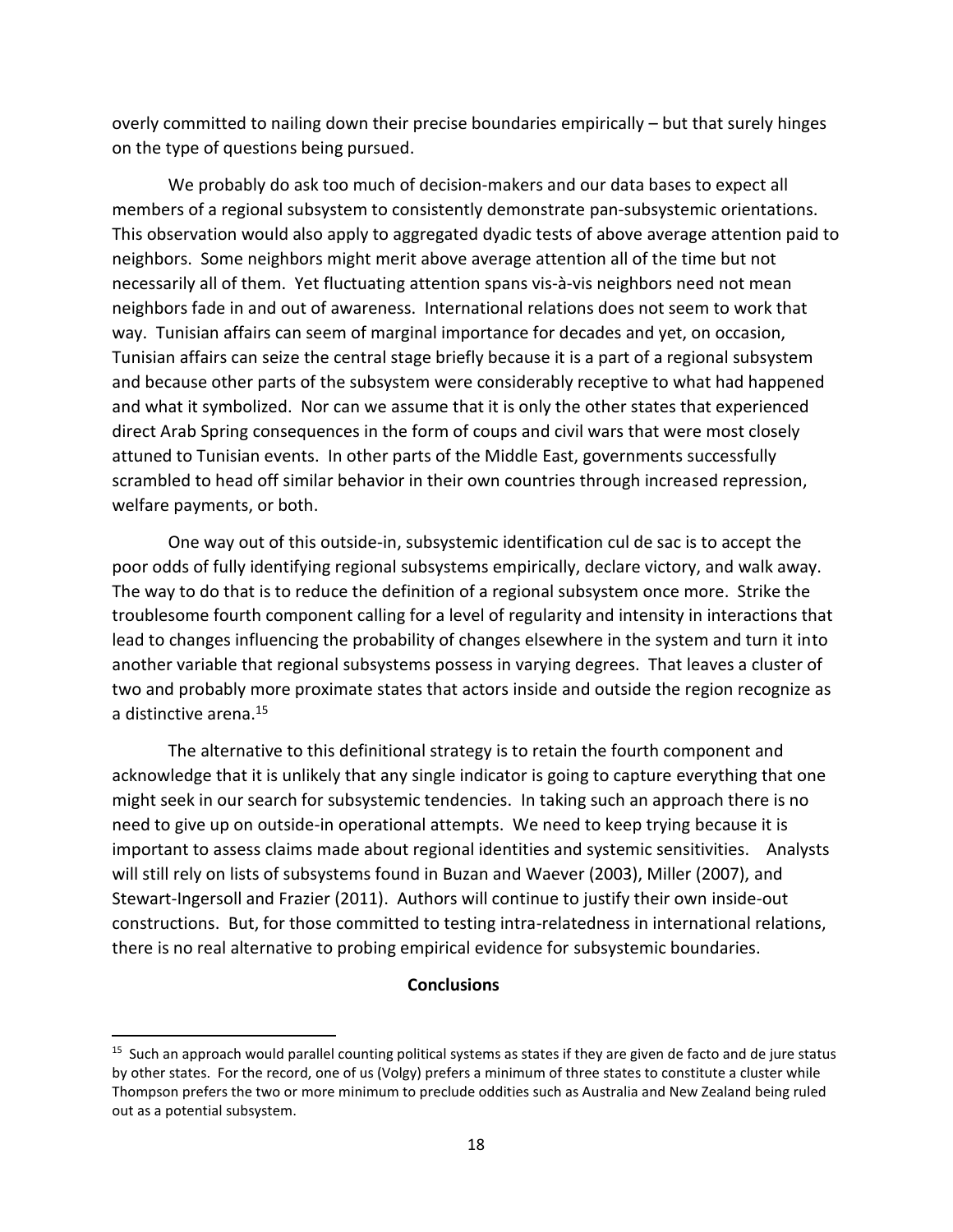What began as an examination of the fate of the regional subsystem concept over the past 4-5 decades turned into a reconsideration of a 1973 conceptualization. The reason for the switch in focus was the discovery that most authors declined to enter the subsystemic definitional fray or else they adopted Buzan's regional security complex which did not seem to require a delineation of the region. Yet we have shown that that is not really the case. Buzan and others have gone to some pains to insist that the regional adjective is in the security complex phrase for a reason.

Thus, we cannot say that any central definition of what authors are concentrating on when they adopt the regional level of analysis in analyzing international relations has emerged. That is unfortunate given the passage of all these years. Yet, at the very least, the literature is no longer characterized by a continuing proliferation of new definitions. Perhaps the relative silence on the question reflects some partial and implicit consensus on what regional subsystems are about.

Empirically, an important stumbling block may be the expectation that intra-regional interactions are greater in volume and significance than non-regional interactions. A second expectation is that all members of the region pay consistent attention to all other members of the subsystem. Sometimes, these assumptions may be validated but frequently they are not supported by pertinent evidence. When these assumptions are not supported, should we proceed to dismiss the existence of a regional subsystem? Or, should we revise our assumptions? In this paper, we have argued that it is best to reduce the regional subsystem definition as much as possible and treat the rest as variables that characterize different regional subsystems differently. We may never obtain as much empirical validation for subsystemic claims as we would like but that does not mean that we should stop trying to make assessments of the various claims out there. Nor should we give up on assessing relative interstate sensitivities to what happens in neighboring states. These sensitivities are clearly not constant. They can also be empirically elusive. None of that excuses us from making the attempt to pin down where these regional subsystems exist and how they function.

#### References

Azar, Edward E. (1980) "The Conflict and Peace Data Bank (COPDAB) Project." *Journal of Conflict Resolution* 24, 1: 143-152.

Binder, Leonard (1958) "The Middle East as a Subordinate International System." *World Politics* 10: 408-429.

Brecher, Michael (1963) "International Relations and Asian Studies: The Subordinate State System of Southern Asia." *World Politics* 15: 213-235.

Brecher, Michael (1969) "The Middle East Subordinate System and Its Impact on Israel's Foreign Policy." *International Studies Quarterly* 13: 117-139.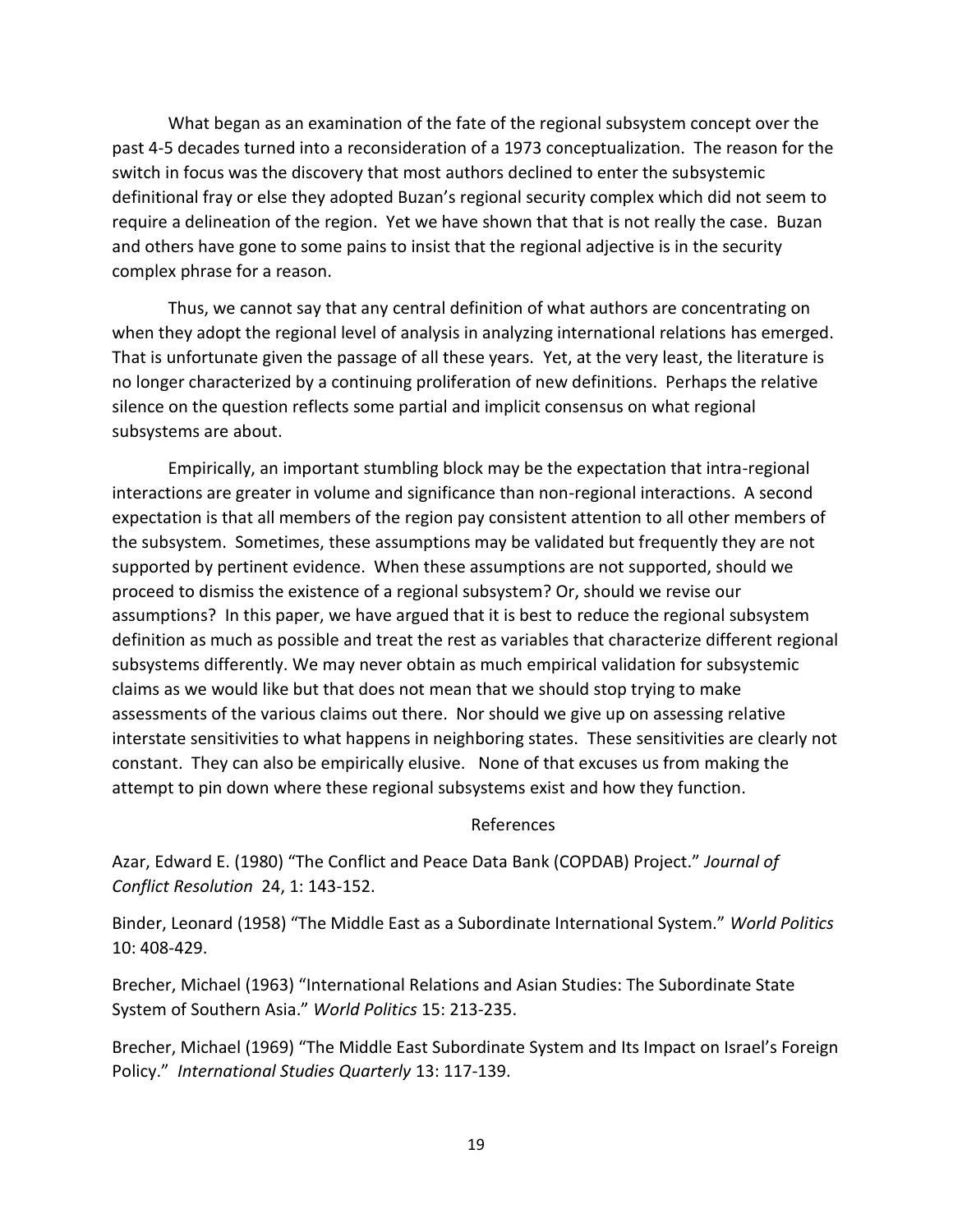Bond, Doug, Joe Bond, Churl Oh, J. Craig Jenkins, and Charles L. Taylor (2003) Integrated Data for Events Analysis (IDEA): An Event Typology for Automated Events Data Development." *Journal of Peace Research* 40,6: 733-745.

Buzan, Barry (1986) "A Framework for Regional Security Analysis," in Barry Buzan and Gowher Rizvi, eds., *South Asian Insecurity and the Great Powers*. London: Macmillan.

Buzan, Barry (2012) "How Regions Were Made, and the Legacies for World Politics: An English School Reconnaissance," in T.V. Paul, ed., *International Relations Theory and Regional Transformation*. Cambridge: Cambridge University Press.

Buzan, Barry and Ole Waever (2003) *Regions and Powers: The Structure of International S*ociety. Cambridge: Cambridge University Press.

Cantori, Louis J. and Steven L. Spiegel (1970) *The International Politics of Regions: A Comparative Approach*. Englewood Cliffs, NJ: Prentice-Hall.

Dominguez, Jorge E. (1971) "Mice That Do Not Roar: Some Aspects of International Politics in the World's Peripheries." *International Organization* 25: 175-208.

Ehteshami, Anoushiravan (2013) *Dynamics of Change in the Persian Gulf: Political Economy, War, and Revolution*. London: Routledge.

Haas, Michael (1970) "International Subsystems: Stability and Polarity." American Political Science Review 64: 98-123.

Hellmann, Donald C. (1969) "The Emergence of an East Asian International Subsystem." *International Studies Quarterly* 13: 421-434.

Kaiser, Karl (1968) "The Interaction of Regional Subsystems." *World Politics* 21: 84-107.

Lake, David A. (1997) "Regional Security Complexes: A Systems Approach," in David A. Lake and Patrick M. Morgan, eds., *Regional Orders: Building Security in a New* World. University Park: Penn State University Press.

Lake, David A. and Patrick M. Morgan (1997) "The New Regionalism in Security Affairs," in David A. Lake and Patrick M. Morgan, eds., *Regional Orders: Building Security in a New* World. University Park: Penn State University Press.

Lebovic, James and William R. Thompson (2006) "An Illusionary or Elusive Relationship? The Arab-Israeli Conflict and Repression in the Middle East." *Journal of Politics* 68, 3: 502-518.

Lemke, Douglas (2002) *Regions of War and Peace*. Cambridge: Cambridge University Press.

Miller, Benjamin (2007) *States, Nations and the Great Powers: The Sources of Regional War and Peace*. Cambridge: Cambridge University Press.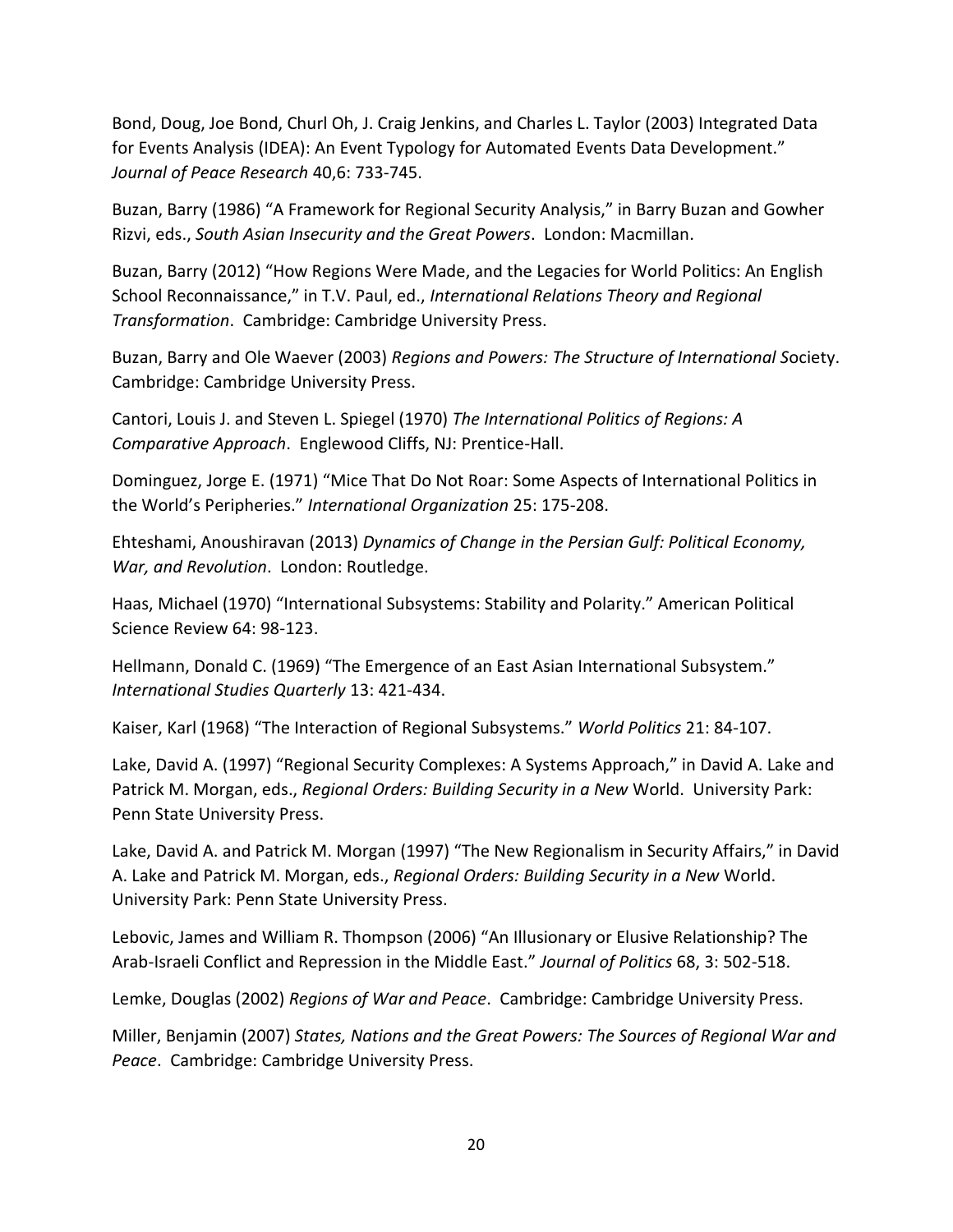Morgan, Patrick M. (1997) "Regional Security Complexes and Regional Orders," in David A. Lake and Patrick M. Morgan, eds., *Regional Orders: Building Security in a New World*. University Park: Penn State University Press.

Pardesi, Manjeet, J. Patrick Rhamey, Jr., William R. Thompson, and Thomas J. Volgy (2017) "Whither a Super-Asia?: Merging and Blurring the Distinctions Among 'Traditional' Regional Subsystems," A paper delivered at the annual meeting of the International Studies Association, Baltimore, Md., February.

Rhamey, J. Patrick, Jr., William R. Thompson, and Thomas J. Volgy (2014) "Distance, Size, and Turmoil: North-South Mediterranean Interactions," *Cahiers de la Mediterranee* 89: 209-226.

Rhamey, J. Patrick, Jr. and Thomas J. Volgy (2018) "Regional Politics and Powers: Hierarchy and Comparative Regional Analysis in International Relations," in William R. Thompson, ed*., Oxford Encyclopedia of Empirical International Relations Theory*. New York: Oxford University Press

Russett, Bruce M. (1967) *International Regions and the International System: A Study in Political Ecology*. Chicago: Rand McNally.

Stewart-Ingersoll, Robert and Derrick Frazier (2011) *Regional Powers and Security Orders: A Theoretical Framework*. London: Routledge.

Thompson, William R. (1970) "The Arab Sub-system and the Feudal Pattern of Interaction: 1965." *Journal of Peace Research* 2: 151-174.

Thompson, William R. (1973) "The Regional Subsystem: A Conceptual Explication and a Propositional Inventory." *International Studies Q*uarterly 17, 1: 89-117.

Thompson, William R. (1981) "Delineating Regional Subsystems: Visit Networks and the Middle Eastern Case." International Journal of Middle East Studies 13: 213-235.

Volgy, Thomas J., Paul Bezerra, J. Patrick Rhamey, and Jacob Cramer. 2017. "The Case for Comparative Analysis in International Politics." *International Studies Review* (July) (DOI: [https://doi.org/10.1093/isr/vix011\)](https://doi.org/10.1093/isr/vix011)

Volgy, Thomas J., Kelly Marie Gordell, Paul Bezerra, and J. Patrick Rhamey (2018) "Conflict, Regions, and Regional Hierarchies." In William R. Thompson, ed., Oxford Encyclopedia of Empirical International Relations Theory. New York: Oxford University Press.

Volgy, Thomas J. and J. Patrick Rhamey (2014a) "Regions in International Politics: A Framework for Integrating Systemic, Regional, and Monadic Approaches." *Russian International Studies Review* 1,3: 105-122.

Volgy, Thomas J. and Patrick J. Rhamey, Jr. (2014b) "Reshaping Regional Order: Regional Powers and Challengers, 1950-2010. A paper delivered at the meeting of the World International Studies Committee (WISC) Conference, Frankfurt, Germany, August.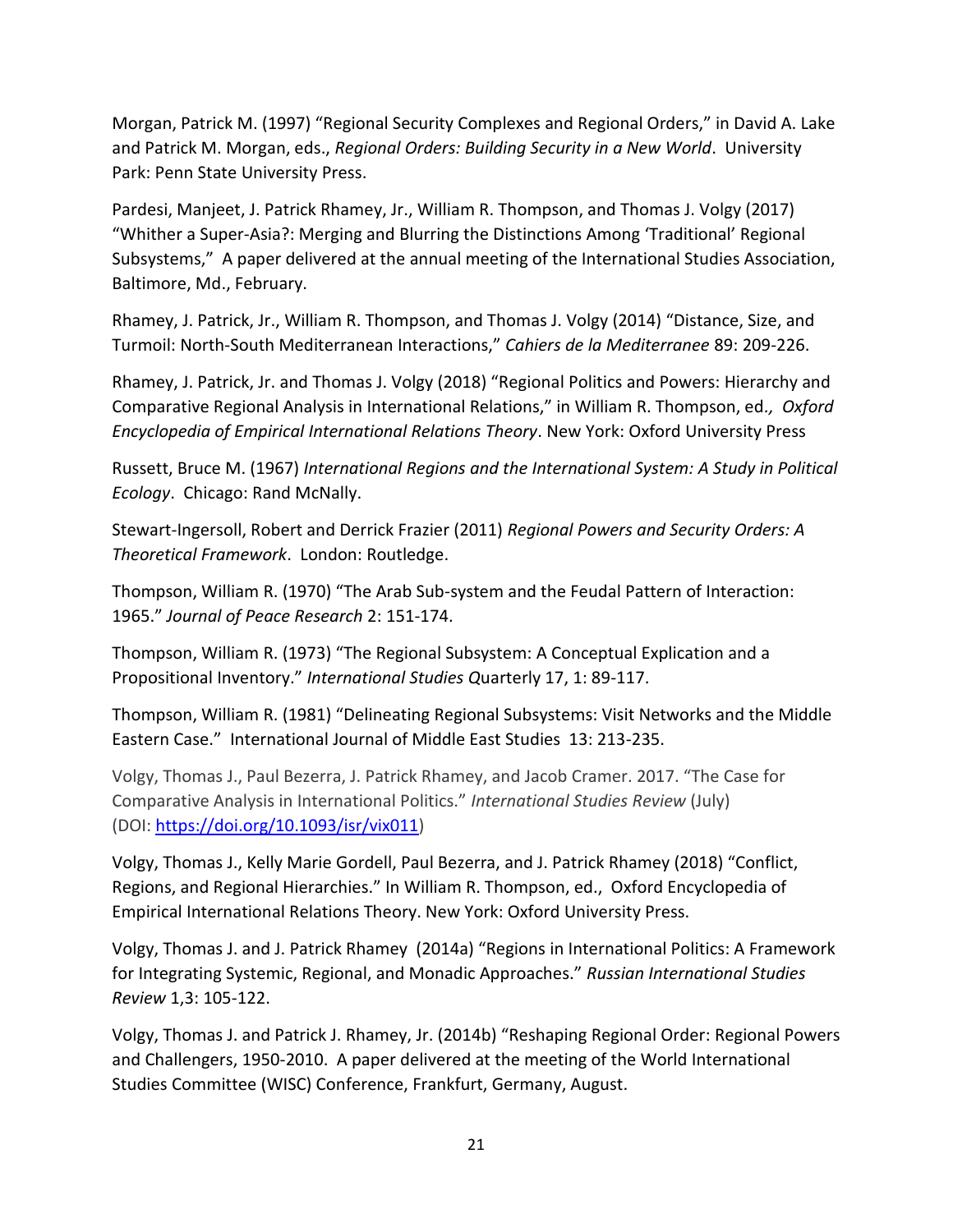Volgy, Thomas J., Patrick J. Rhamey, and Elizabeth Fausett (2012) "Is Central Europe a Region? A View from Outside the Neighbourhood,"in Zlatko Sabic and Petr Drulak, eds., *Regional and International Relations of Central Europe*. London: Palgrave Macmillan.

Zakhirova, Leila (2012) "Is There a Central Asia? State Visits and an Empirical Delineation of the Region's Boundaries." *The Review of Regional Studies* 42: 25-50.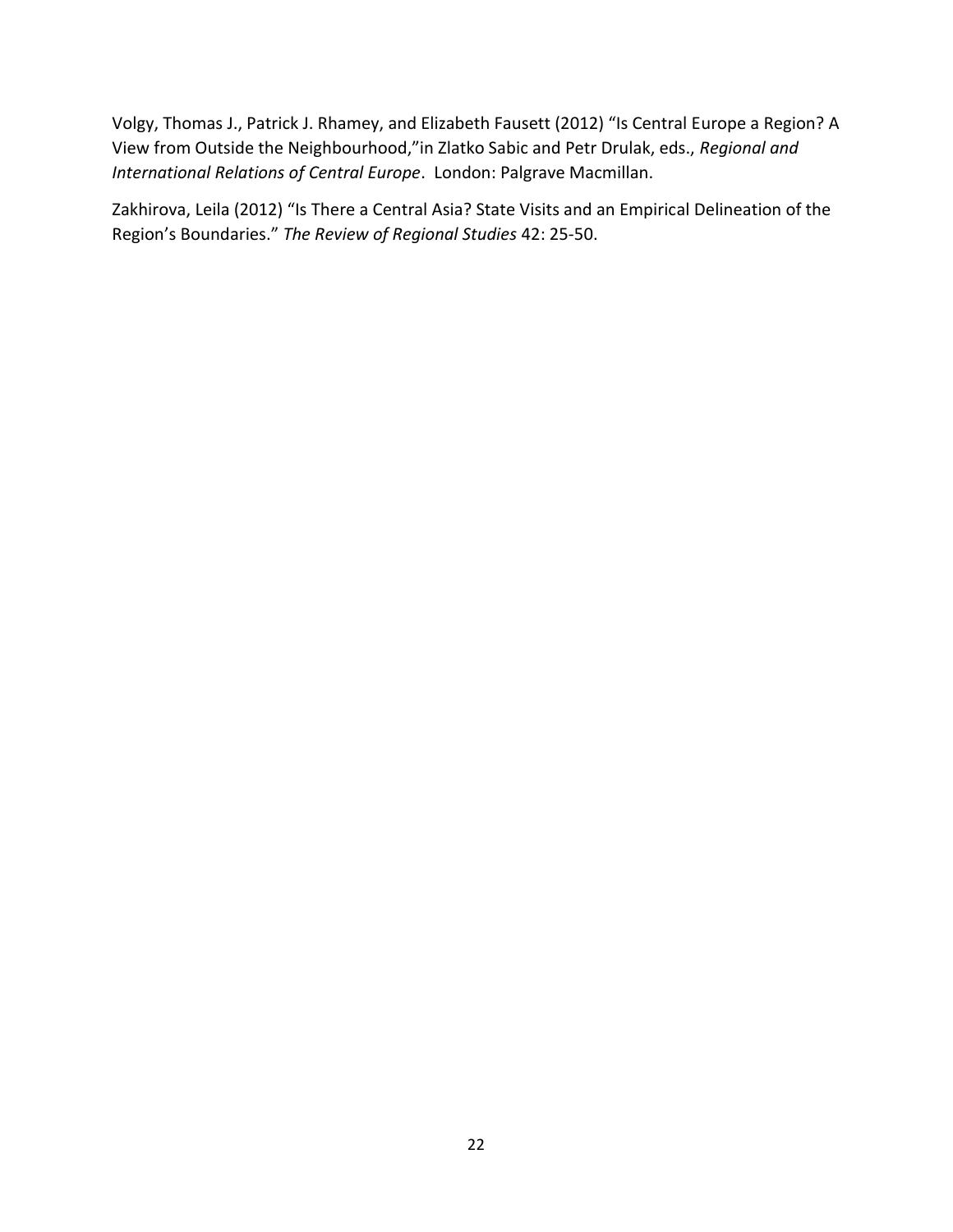## Appendix: Google Scholar Results

Acharya, Amitav. "The periphery as the core: The third world and security studies." (1995).

Acharya, Amitav. "The emerging regional architecture of world politics." *World politics* 59.4 (2007): 629-652.

Acharya, Amitav. *Constructing a security community in Southeast Asia: ASEAN and the problem of regional order*. Routledge, 2014.

Adebajo, Adekeye. "Pax West Africana? Regional Security Mechanisms." *West Africa's Security Challenges: Building Peace in a Troubled Region*(2004): 291-318.

Adebajo, Adekeye. *Liberia's civil war: Nigeria, ECOMOG, and regional security in West Africa*. Lynne Rienner Publishers, 2002.

Adebajo, Adekeye, and Christopher Landsberg. "South Africa and Nigeria as regional hegemons." *From Cape to Congo: Southern Africa's evolving security challenges* (2003): 171- 203.

Anthony, Mely Caballero. *Regional security in Southeast Asia: beyond the ASEAN way*. Institute of Southeast Asian Studies, 2005.

Antonenko, Oksana. "Towards a comprehensive regional security framework in the Black Sea region after the Russia–Georgia war." *Southeast European and Black Sea Studies* 9.3 (2009): 259-269.

Arrighi, Giovanni. "The three hegemonies of historical capitalism." *CAMBRIDGE STUDIES IN INTERNATIONAL RELATIONS* 26 (1993): 148-148.

Atkins, G. Pope. *Latin America and the Caribbean in the international system*. Westview Pr, 1999.

Aves, Jonathan. "The Caucasus states: the regional security complex." *Allison and Bluth (1998)* (1998): 175-87.

Ayoob, Mohammed. "From regional system to regional society: Exploring key variables in the construction of regional order." *Australian Journal of International Affairs* 53.3 (1999): 247-260.

Bae, Jong-Yun, and Chung-in Moon. "Unraveling the Northeast Asian Regional Security Complex: Old Patterns and New Insights." *The Korean Journal of Defense Analysis* 17.2 (2005): 7-34.

Bøås, Morten. "Nigeria and West Africa: from a regional security complex to a regional security community?." *Ethnicity Kills?*. Palgrave Macmillan UK, 2000. 141-162.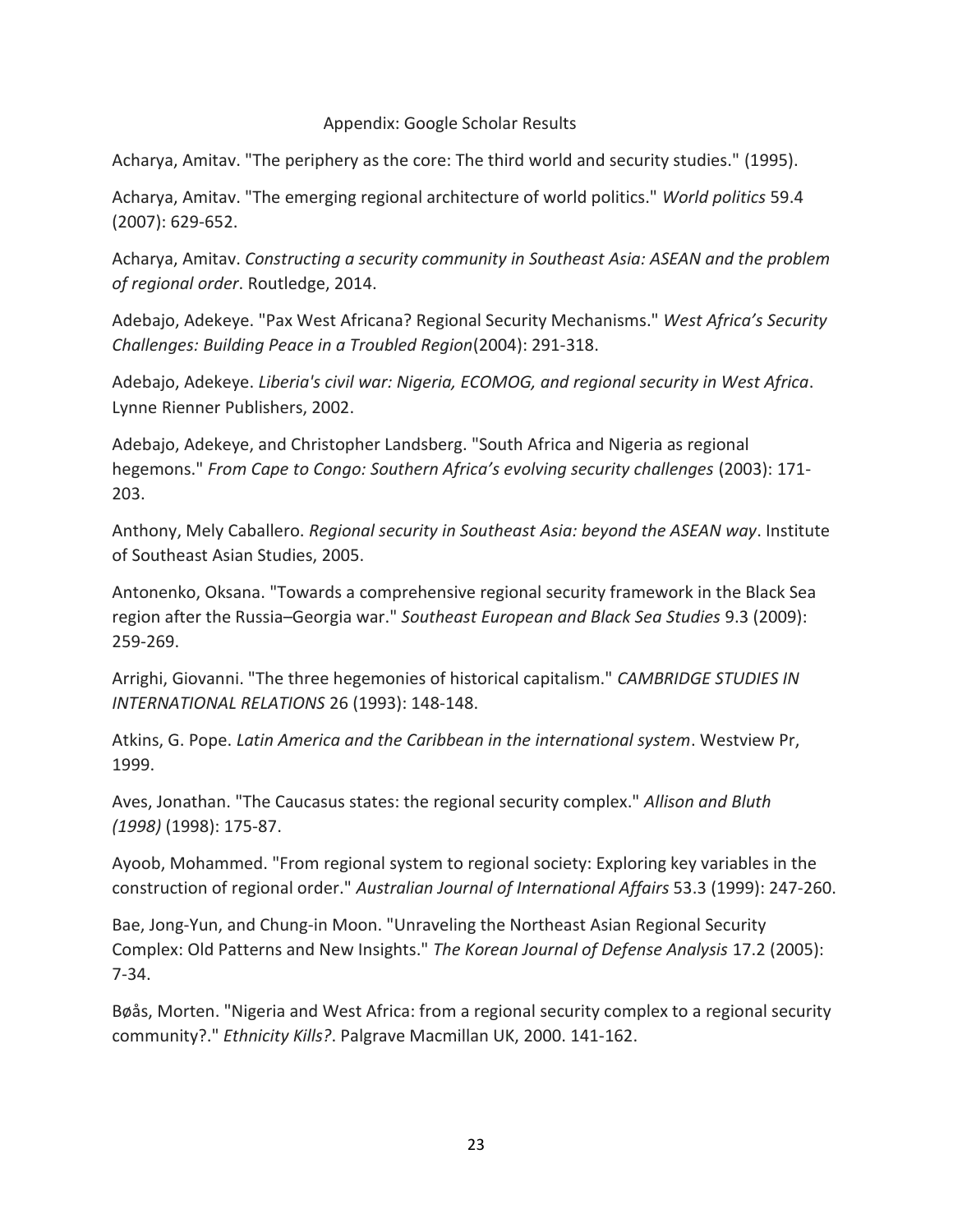Bøås, Morten, Marianne H. Marchand, and Timothy M. Shaw. "The weave-world: the regional interweaving of economies, ideas and identities." *Theories of New Regionalism*. Palgrave Macmillan UK, 2003. 197-210.

Boening, Astrid B. "Pronouncements of its impending Demise were Exaggerated: the EuroMed Partnership morphing into a Regional Security Super-Complex?." *Jean Monnet* 8.12 (2008).

Boening, A. "Regional Security through Synergistic Integration: A Euro-Mediterranean Regional Security Complex." *Jean Monnet/Robert Schuman Paper Series* 5 (2008): 13.

Boening, Astrid B. "Vortex of a regional security complex: The EuroMed partnership and its security significance." (2008).

Brecher, Michael, and Hemda Ben Yehuda. "System and crisis in international politics." *Review of International Studies* 11.1 (1985): 17-36.

Breslin, Shaun, and Stuart Croft, eds. *Comparative regional security governance*. Routledge, 2013.

Bow, Brian. "North America as an Emergent Regional Security Complex." *Conference Papers-- International Studies Association*. International Studies Association, 2010.

Buzan, Barry. "A framework for regional security analysis." *South Asian Insecurity and the Great Powers*. Palgrave Macmillan UK, 1986. 3-33.

Buzan, Barry. "The Logic of Regional Security in the Post-Cold War World." *The new regionalism and the future of security and development*. Palgrave Macmillan UK, 2000. 1-25.

Buzan, Barry. "Security architecture in Asia: the interplay of regional and global levels." *The Pacific Review* 16.2 (2003): 143-173.

Buzan, Barry, and Ole Waever. *Regions and powers: the structure of international security*. Vol. 91. Cambridge University Press, 2003.

Buzan, Barry. *People, states & fear: an agenda for international security studies in the post-cold war era*. Ecpr Press, 2008.

Caballero-Anthony, Mely, ed. *Regional security in Southeast Asia: beyond the ASEAN way*. Institute of Southeast Asian Studies, 2005.

Cantori, Louis J., and Steven L. Spiegel. "The Analysis of Regional International Politics: The Integration Versus the Empirical Systems Approach." *International Organization* 27.4 (1973): 465-494.

Castellano da Silva, Igor. "Southern Africa Regional Security Complex: The emergence of bipolarity." *Pretoria: Africa Institute of South Africa.[Links]*(2012).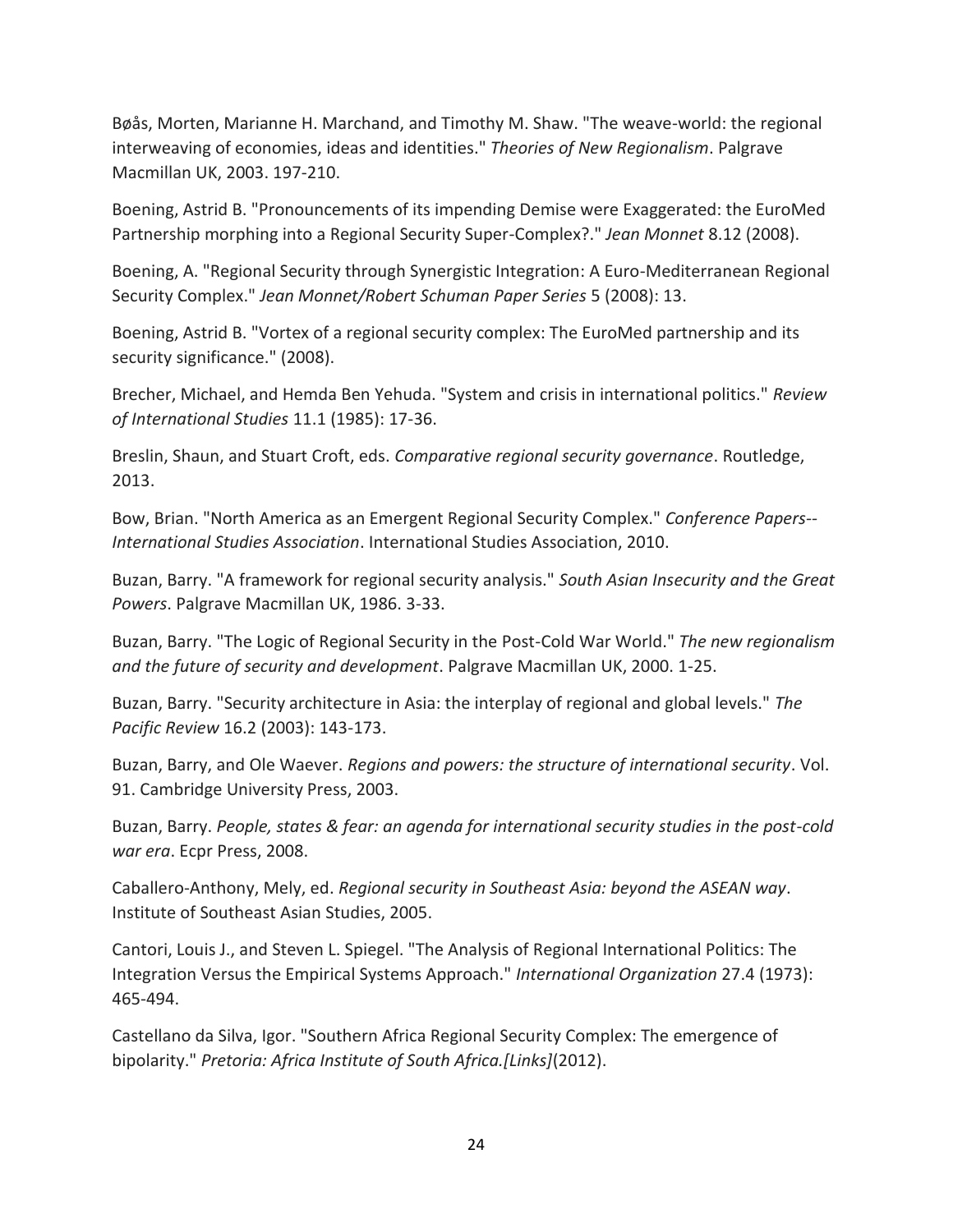Сергеев, Кирилл Евгеньевич, and Sergeev Kirill. "Evolution of the regional subsystem of international relationships in the Middle East in early XXI century." (2016).

Chafetz, Glenn, Hillel Abramson, and Suzette Grillot. "Role theory and foreign policy: Belarussian and Ukrainian compliance with the nuclear nonproliferation regime." *Political Psychology* (1996): 727-757.

Clegg, Jeremy, and Adam R. Cross. "Foreign Direct Investment and Europe." *The Changing Global Context of International Business*. Palgrave Macmillan UK, 2003. 91-111.

Coker, Christopher. "Experiencing Southern Africa in the twenty-first century." *Africa Insight* 20.4 (1990): 219-224.

Collins, Alan. *Security and Southeast Asia: domestic, regional, and global issues*. Institute of Southeast Asian Studies, 2003. Weaver, Carol. "Black Sea regional security: present multipolarity and future possibilities." *European Security* 20.1 (2011): 1-19.

Coşkun, Balamir. "The European Neighborhood Policy and the Middle East Regional Security Complex." *Insight Tukey* 8.1 (2006): 38-50.

Crush, Jonathan S. "The parameters of dependence in Southern Africa: a case study of Swaziland." *Journal of Southern African Affairs* 4.1 (1979): 55-66.

Dabhade, Manish, and Harsh V. Pant. "Coping with challenges to sovereignty: Sino-Indian rivalry and Nepal's foreign policy." *Contemporary South Asia* 13.2 (2004): 157-169.

Dale, Richard. "Cooperation and Conflict in Southern Africa: papers on a regional subsystem edited by ShawTimothy M. and HeardKenneth A. Washington, DC, University Press of America, 1976. Pp. vii+ 479. \$9.45." *The Journal of Modern African Studies* 16.1 (1978): 186-188.

Derghoukassian, Khatchik. "Balance of power, Democracy and Development: Armenia in the South Caucasian regional security complex." *Universidad De San Andres (Argentina) and Aiprg, Working Paper* 06/10 (2006).

Der Ghoukassian, Khatchik. "Instability in the New Imperial Periphery: A Conceptual Perspective of the "Turbulent Frontiers" in the Caucasus and Central Asia." *Caucasian Review of International Affairs* 2.3 (2008): 144-155.

Dodson, Stephen Andrew. *The effects of increased ideological heterogeneity within the Persian Gulf regional subsystem*. Diss. University of South Carolina, 1986.

Durch, William J. "Introduction." *Constructing Regional Security*. Palgrave Macmillan US, 2000. 1-5.

Ebo, Adedeji. "Security sector reform as an instrument of sub-regional transformation in West Africa." *Reform and reconstruction of the security sector* (2004): 65-92.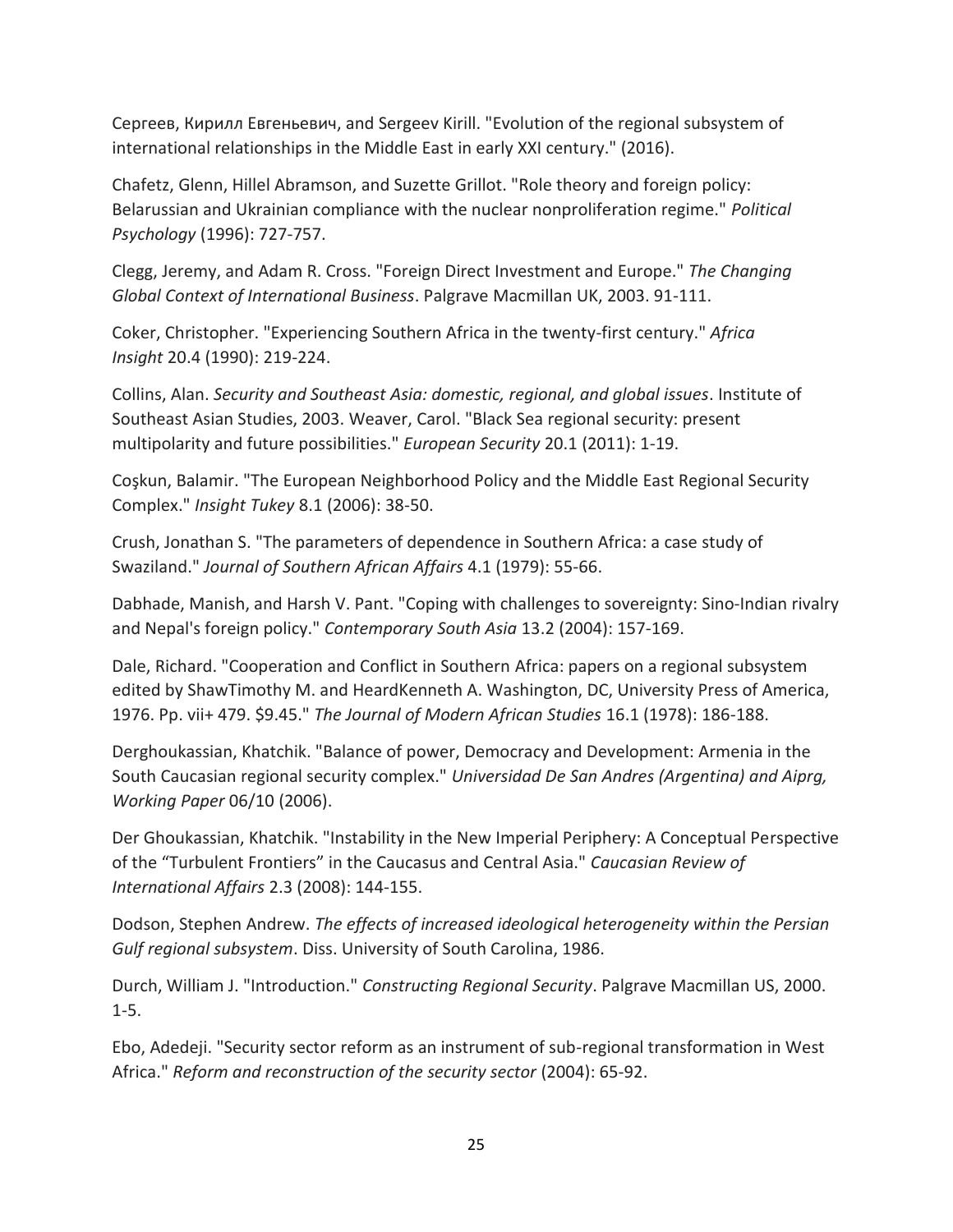Ehteshami, Anoushiravan, and Raymond A. Hinnebusch. *Syria and Iran: Middle powers in a penetrated regional system*. Routledge, 2002.

Eikenberry, Karl W. "Does China Threaten Asia-Pacific Regional Stability?." *Parameters* 25.1 (1995): 82.

Emmers, Ralf. "Regional hegemonies and the exercise of power in Southeast Asia: a study of Indonesia and Vietnam." *Asian Survey* 45.4 (2005): 645-665.

Esenov, Murad. "The Anti-Terrorist Campaign and the Regional Security System." *The IISS Russian Regional Perspectives Journal for Foreign and Security Policy* 2 (2003): 26-28.

Essuman-Johnson, Abeeku. "Regional conflict resolution mechanisms: A comparative analysis of two African security complexes." *African Journal of Political Science and International Relations* 3.10 (2009): 409-422.

Evron, Yair. *The Middle East: nations, superpowers, and wars*. Vol. 5. Praeger, 1973.

Exner-Pirot, Heather. "What is the Arctic a case of? The Arctic as a regional environmental security complex and the implications for policy." *The Polar Journal* 3.1 (2013): 120-135.

Eyvazov, Jannatkhan. "Central Eurasia through the prism of security: a regional system or a subsystem?." *The Caucasus & Globalization* 5.1-2 (2011).

Fawcett, Louise. "Exploring regional domains: a comparative history of regionalism." *International Affairs* 80.3 (2004): 429-446.

Frazier, Derrick, and Robert Stewart-Ingersoll. "Regional powers and security: A framework for understanding order within regional security complexes." *European Journal of International Relations* 16.4 (2010): 731-753.

Feld, Werner J., and Gavin Boyd, eds. *Comparative regional systems: west and east Europe, north America, the middle east, and developing countries*. Elsevier, 2016.

Ferreira, Marcos Alan SV. "Brazil, the United States, and the South American Subsystem: Regional Politics and the Absent Empire." (2016): 142-145.

Francis, David J. *Uniting Africa: Building regional peace and security systems*. Ashgate Publishing, Ltd., 2006.

Freire, Maria, and Roger Kanet, eds. *Key players and regional dynamics in Eurasia: the return of the 'great game'*. Springer, 2010.

Garriga, Ana Carolina. "Proving Existence: Inter-Latin American Relations as International Subsystem." (2008).

Geller, Daniel S. "Nuclear weapons and the Indo-Pakistani conflict: Global implications of a regional power cycle." *International Political Science Review*24.1 (2003): 137-150.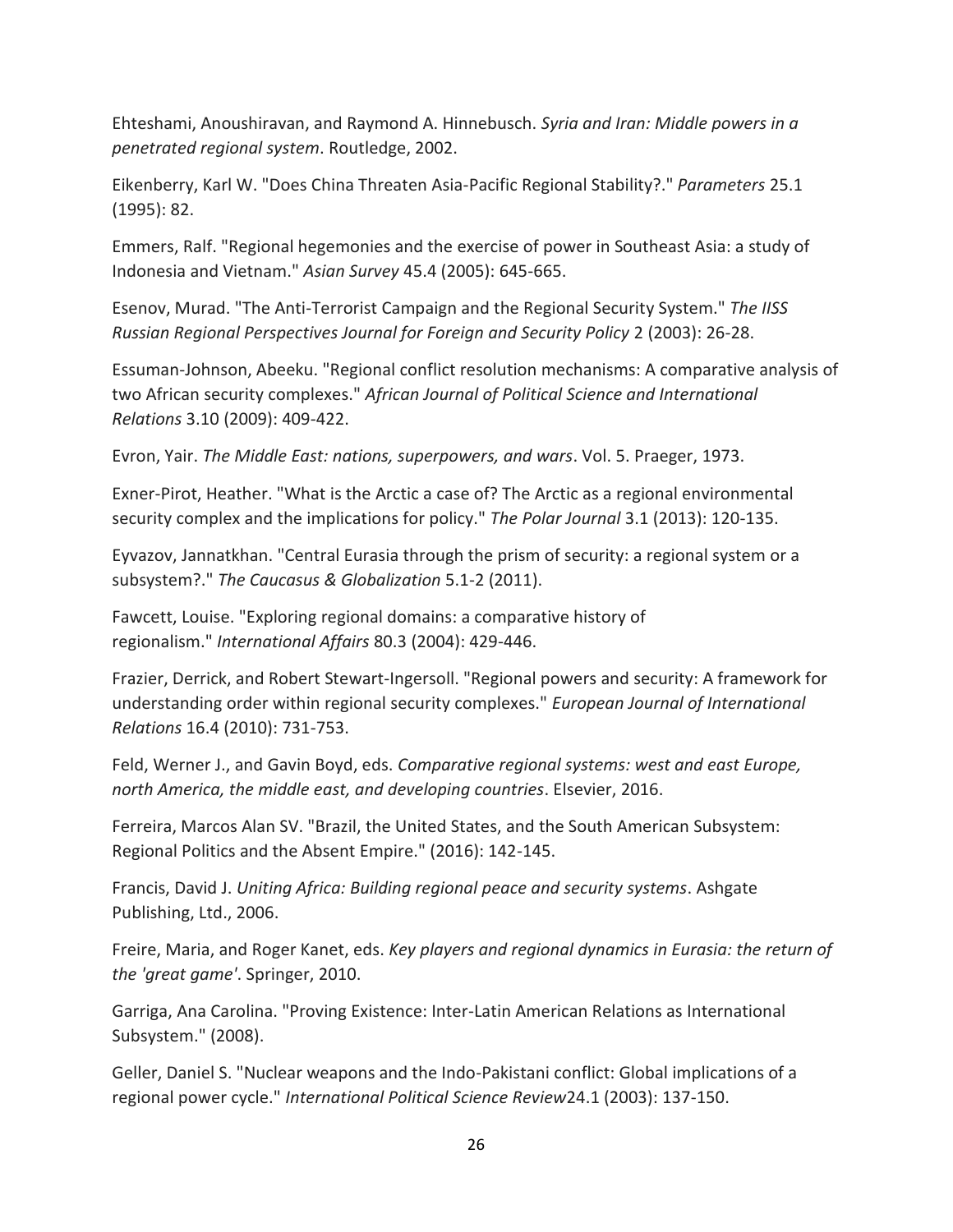Gerges, Fawaz A. "The study of middle east International relations: a critique." *British Journal of Middle Eastern Studies* 18.2 (1991): 208-220.

Gerges, Fawaz A. *The superpowers and the Arab regional subsystem, 1955-1967*. Diss. University of Oxford, 1992.

Godehardt, Nadine, and Dirk Nabers, eds. *Regional Orders and Regional Powers*. Routledge, 2011.

Goh, Evelyn. "Great powers and Southeast Asian regional security strategies: omnienmeshment, balancing and hierarchical order." (2005).

Goh, Evelyn. "Meeting the China challenge: The US in Southeast Asian regional security strategies." *Policy Studies* 16 (2005): I.

Hale, William. "Turkey and the Middle East in the." *New Era,'" Insight Turkey*11.3 (2009): 143- 159.

Hammerstad, Anne. "Domestic threats, regional solutions? The challenge of security integration in Southern Africa." *Review of International Studies* 31.1 (2005): 69-87.

Hettne, Björn. "Regional Integration in a Security Complex: The Case of Europe." *Case Studies of Regional Conflicts and Conflict Resolutions* (1989): 26-44.

Hettne, Björn. "Beyond the 'new'regionalism." *New Political Economy* 10.4 (2005): 543-571.

Hettne, Björn, and Fredrik Söderbaum. "Theorising the rise of regionness." *New political economy* 5.3 (2000): 457-472.

Hettne, Björn, and Fredrik Söderbaum. "Intervening in complex humanitarian emergencies: the role of regional cooperation." *The European Journal of Development Research* 17.3 (2005): 449- 461.

Hills, Alice. "Managing the interface: regional security and substate politics in Africa." *African security* 1.2 (2008): 92-114.

Hoogensen, Gunhild. "Bottoms up! A toast to regional security?." *International Studies Review* 7.2 (2005): 269-274.

İşeri, Emre, and Oğuz Dilek. "The Limitations of Turkey's New Foreign Policy Activism in the Caucasian Regional Security Complexity." *Turkish Studies*12.1 (2011): 41-54.

Jackson, Nicole J. "Trans-Regional Security Organisations and Statist Multilateralism in Eurasia." *Europe-Asia Studies* 66.2 (2014): 181-203.

Jayasuriya, Kanishka. "Singapore: the politics of regional definition." *The Pacific Review* 7.4 (1994): 411-420.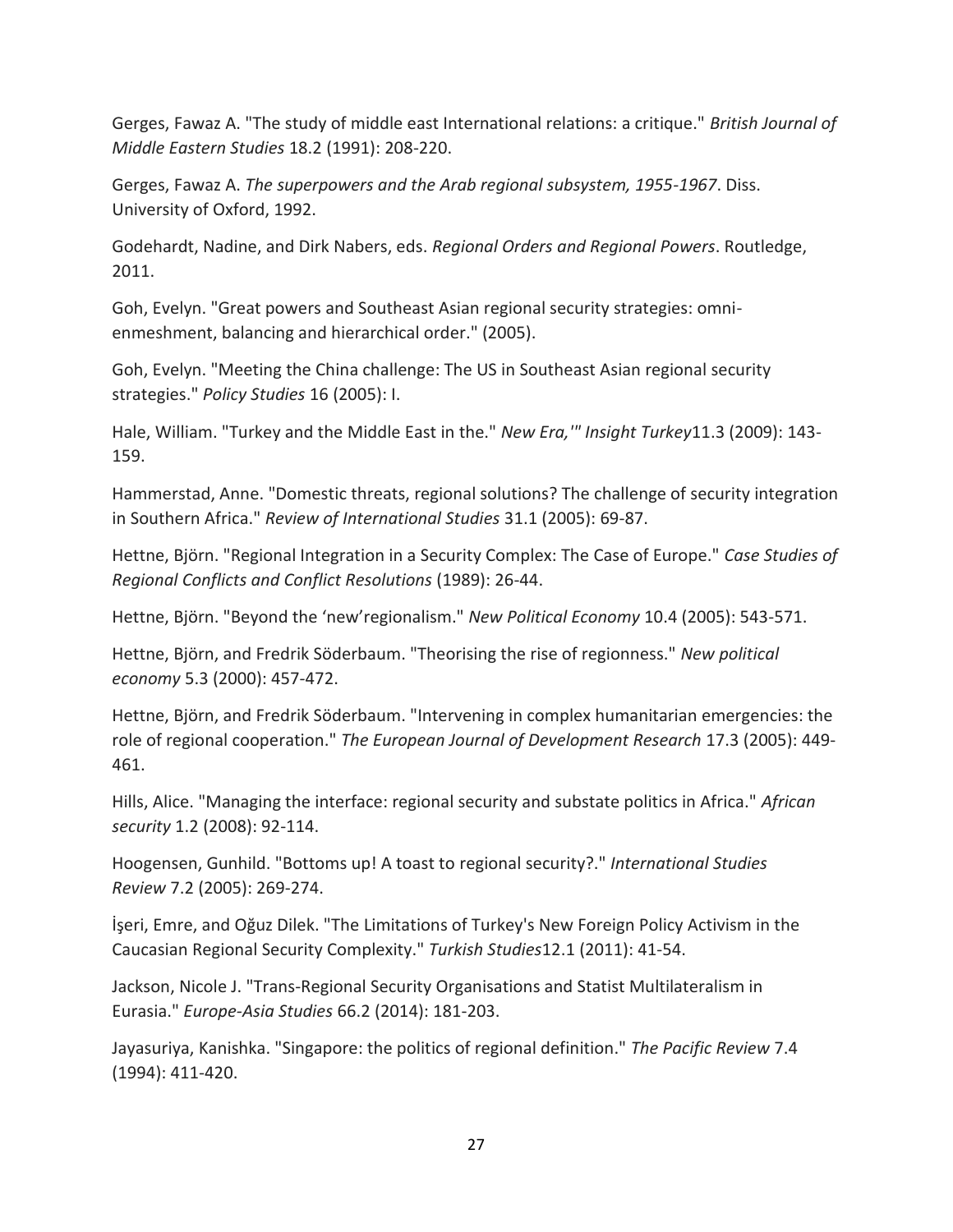Job, Brian L. "Matters of multilateralism: implications for regional conflict management." *Regional Orders. Building Security in a New World* (1997): 177.

Jones, Peter. "Negotiating regional security and arms control in the Middle East: the ACRS experience and beyond." *Journal of Strategic Studies* 26.3 (2003): 137-154.

Jones, Peter. "South Asia: Is a Regional Security Community Possible?." *South Asian Survey* 15.2 (2008): 183-193.

Kahrs, Tuva. "Regional security complex theory and Chinese policy towards North Korea." *East Asia* 21.4 (2004): 64-82.

Kang, Song-hak. "THE IMPACT OF THE RUSSO-JAPANESE WAR ON THE NORTHEAST ASIAN REGIONAL SUBSYSTEM: THE WAR'S CAUSES, OUTCOME AND AFTERMATH." (1982): 1779-1779.

Katzenstein, Peter J. "Regionalism in comparative perspective." *Cooperation and conflict* 31.2 (1996): 123-159.

Keller, Edmond J. "Rethinking African Regional Security." *Regional Orders: Building Security in a New World* (1997): 296-317.

Khong, Yuen Foong. "ASEAN and the Southeast Asian security complex." *Regional orders: Building security in a new world* (1997): 318-339.

Kilroy, Richard James, Abelardo Rodríguez Sumano, and Todd Steven Hataley. *North American Regional Security: A Trilateral Framework?*. Lynne Rienner Publishers, 2013.

Klimenko, Ekaterina. "Central Asia as a regional security complex." *Central Asia and the Caucasus* 12.4 (2011).

Kłosowicz, Robert. "The role of Ethiopia in the regional security complex of the Horn of Africa." *Ethiopian Journal of Social Sciences and Language Studies* 2.2 (2015).

Komaniecka, Valentina. *Presidential meetings as an indicator of a regional subsystem in Latin America*. Diss. University of Florida, 1975.

Kornegay Jr, Francis A. "The Impact of Post-Coup Portuguese Africa Policy on the Southern African Subsystem." *A Current Bibliography on African Affairs* 8.1 (1975): 43-53.

Krause, Keith. "Constructing Regional Security Regimes and the Control of Arms Transfers." *International Journal* 45.2 (1990): 386-423.

Krause, Keith. "State-making and region-building: the interplay of domestic and regional security in the Middle East." *Journal of Strategic Studies* 26.3 (2003): 99-124.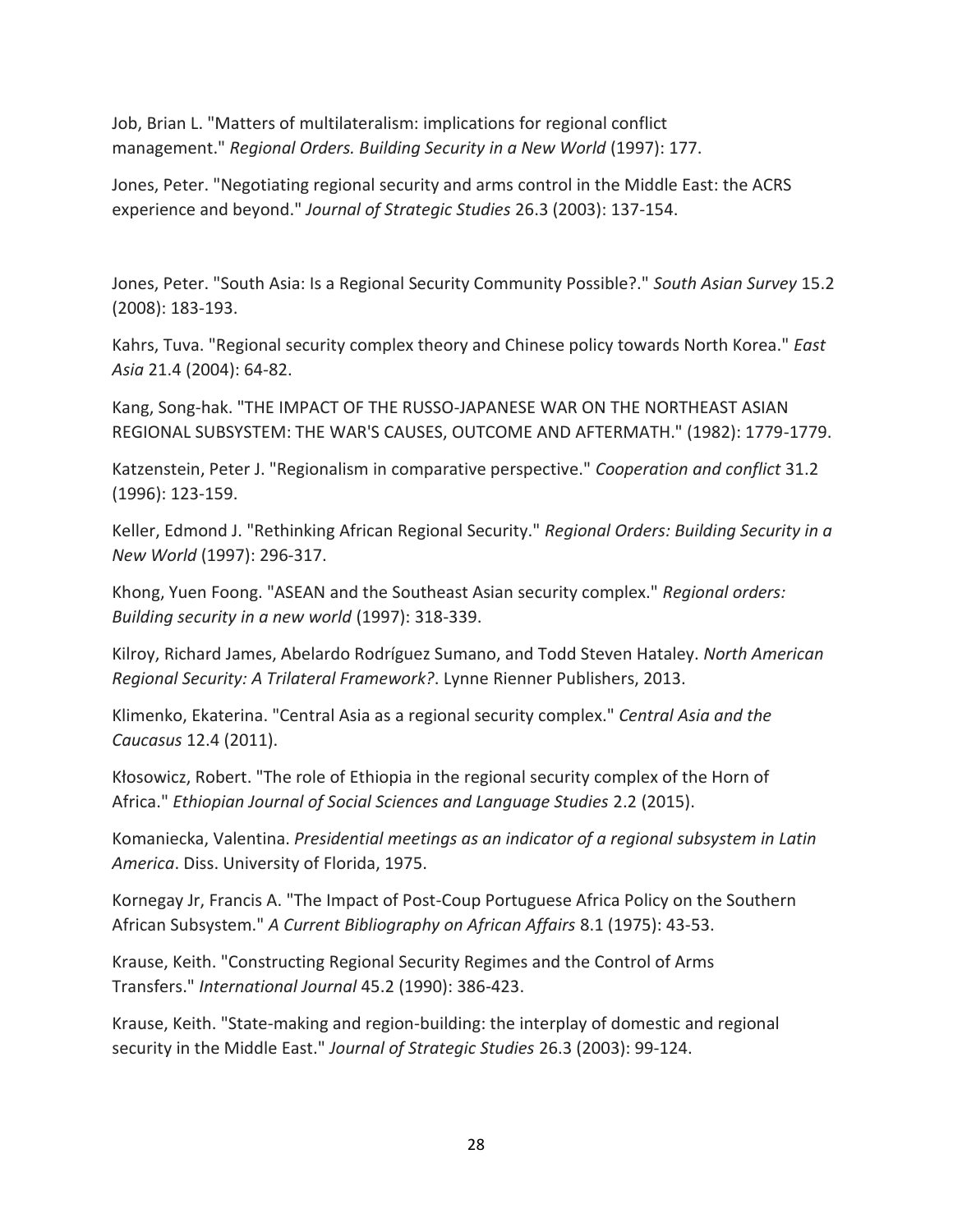Laakso, Liisa. "Beyond the notion of security community: What role for the African regional organizations in peace and security?." *The Round Table*94.381 (2005): 489-502.

Lake, David A. "Regional security complexes: A systems approach." *Regional orders: Building security in a new world* 52 (1997).

Lake, David A. "Regional hierarchy: authority and local international order." *Review of International Studies* 35.S1 (2009): 35-58.

Lake, David A., and Patrick M. Morgan. *Regional orders: Building security in a new world*. Penn State Press, 2010.

Lawson, Fred H. "New Twists, More Intricate Configurations: The Changing Israel-Palestinian Regional Security Complex." *Perspectives on Global Development and Technology* 6.1 (2007): 345-362.

Lawson, Fred H. "Implications of the 2011-13 Syrian Uprising for the Middle Eastern Regional Security Complex." *Browser Download This Paper* (2014).

Lee, Geun. "Regional Environmental Security Complex Approach to Environmental Security in East Asia." *International Organization* 52.4 (1998): 855-886.

Le Prestre, Philippe G. *Role quests in the post-Cold War era: foreign policies in transition*. McGill-Queen's Press-MQUP, 1997.

MacFarlane, S. Neil. "Democratization, Nationalism and Regional Security in the Southern Caucasus." *Government and Opposition* 32.3 (1997): 399-420.

MacQueen, Norman. *The South Pacific: Regional Subsystem or Geographical Expression?*. No. 214. Strategic and Defence Studies Centre, Research School of Pacific Studies, Australian National University, 1990.

Malan, Mark. "SADC and sub-regional security." *ISS Monograph series* 19 (1998).

Maoz, Zeev. "Regional security in the Middle East: Past trends, present realities and future challenges." *The Journal of strategic studies* 20.1 (1997): 1-45.

Mares, David R. "Regional conflict management in Latin America: power complemented by diplomacy." *Regional orders: Building security in a new world* (1997): 195-218.

McCloud, Donald G. *System and Process in Southeast Asia: the evolution of a region*. Westview Press, 1986.

MCOY, TL, and TJ POWER. "THE CARIBBEAN-BASIN AS REGIONAL SUBSYSTEM." *ESTUDIOS SOCIALES CENTROAMERICANOS* 43 (1987): 13-26.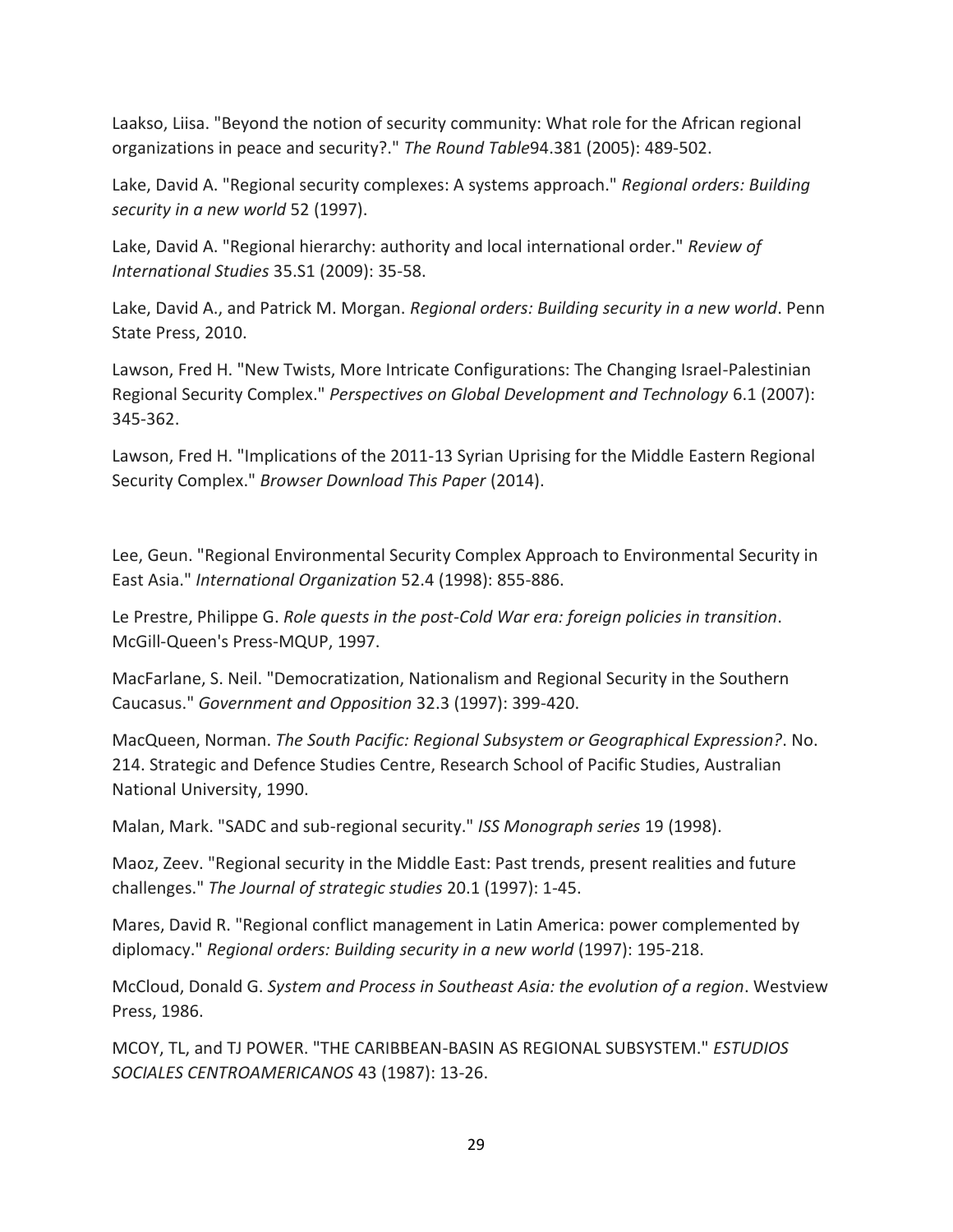McLean, W. A. *Regional security complex theory and insulator states: The case of Turkey*. Diss. University of Tasmania, 2011.

McSweeney, Bill. "Identity and security: Buzan and the Copenhagen school." *Review of international studies* 22.1 (1996): 81-93.

Meadwell, Hudson. "Secession, states and international society." *Review of International Studies* 25.3 (1999): 371-387.

Mesfin, Berouk. "The Horn of Africa security complex." *Regional Security in the post-Cold War Horn of Africa* (2011): 1-29.

Morgan, Patrick M. "Regional security complexes and regional orders." *Regional orders: Building security in a new world* (1997): 20-42.

Munslow, Barry. *The Fly and the Spider's Web: Mozambique in the Southern African Regional Subsystem*. Faculty of Economic and Social Studies, University of Manchester, 1981.

NAGHIBZADEH, AHMAD. "IRAN AT THE CENTER OF A REGIONAL SUBSYSTEM." (2010): 139-152.

Narine, Shaun. "ASEAN and the Management of Regional Security." *Pacific Affairs* (1998): 195- 214.

Nielsson, Gunnar. "Area Studies and the Regional International Subsystem." *The Study and teaching of international relations: a perspective on mid-career education* (1980): 111.

Nischalke, Tobias. "Does ASEAN measure up? Post-Cold War diplomacy and the idea of regional community." *The Pacific Review* 15.1 (2002): 89-117.

Nolte, Detlef. "How to compare regional powers: analytical concepts and research topics." *Review of International Studies* 36.4 (2010): 881-901.

Nolte, Detlef. "Latin America's new regional architecture: a cooperative or segmented regional governance complex?." (2014).

O'loughlin, John, and Luc Anselin. "Bringing geography back to the study of international relations: Spatial dependence and regional context in Africa, 1966–1978." *International Interactions* 17.1 (1991): 29-61.

Onuf, Nicholas. "Levels." *European Journal of International Relations* 1.1 (1995): 35-58.

Özalp, Osman Nuri. "Where is the Middle East? The Definition and Classification Problem of the Middle East as a Regional Subsystem in International Relations." *Turkish Journal of Politics* 2.2 (2011).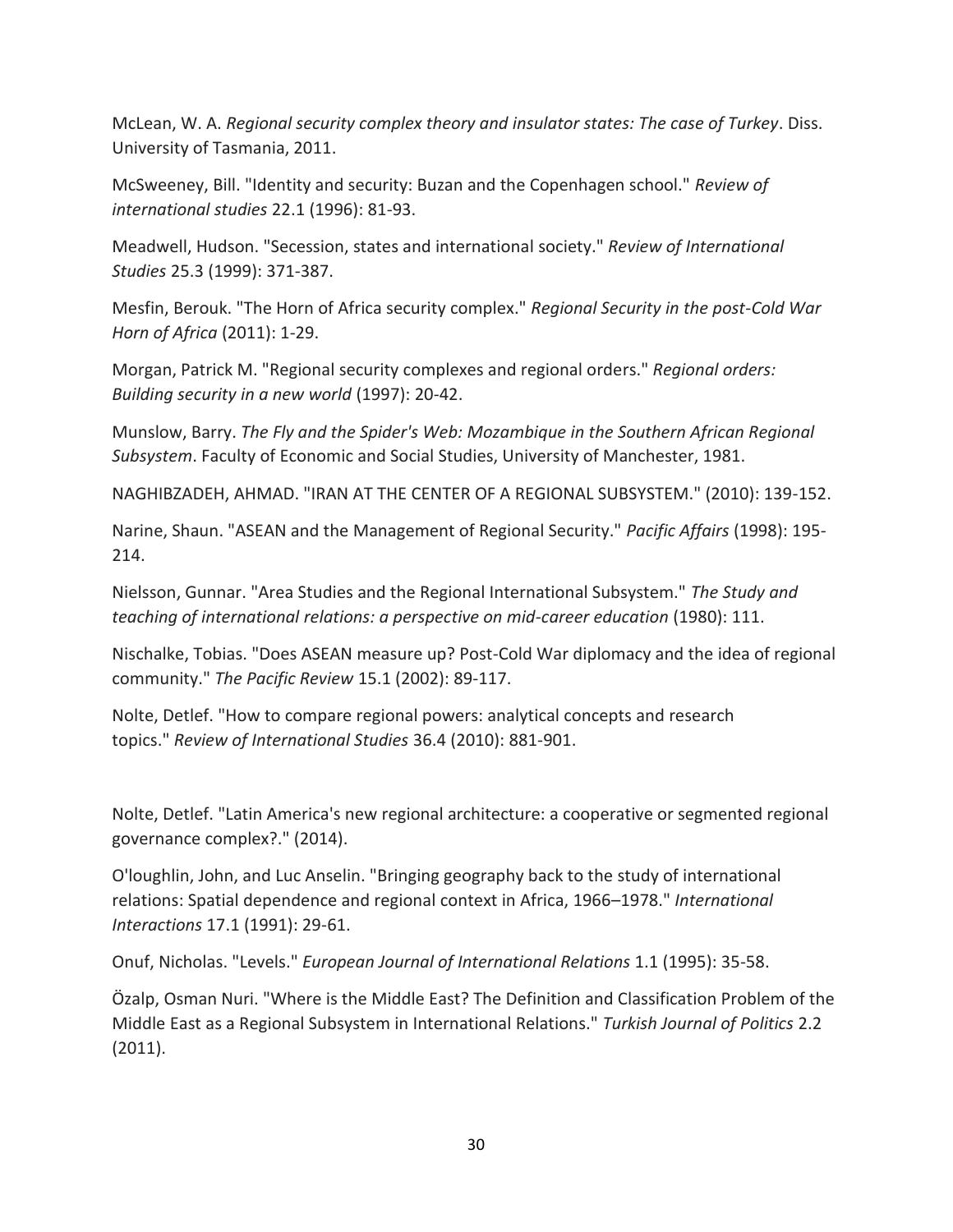Palonkorpi, Mikko. "Energy security and the regional security complex theory." *Helsinki: Aleksanteri Institute/University of Helsinki* (2007).

Pastor, Robert A. "Brazil, the United States and the South American Subsystem: Regional Polities and the Absent Empire." *Political Science Quarterly* 128.3 (2013): 583-585.

Peimani, Hooman. *Regional security and the future of Central Asia: the competition of Iran, Turkey, and Russia*. Greenwood Publishing Group, 1998.

Raszewski, Slawomir. "The EU's External Policy of Energy Diversification in the Wider Black (and Caspian) Sea Region: Regional Security Complex or Security Community." *The Black Sea Region and EU policy: the challenge of divergent agendas* (2010): 135-59.

Reynolds, Julius. *An Empirical Application of Regional Security Complex Theory: The Securitization Discourse in China's Relations with Central Asia and Russia*. Diss. Tesis de máster, Central European University, 2009.

Rosh, Robert M. "Third world militarization: Security webs and the states they ensnare." *Journal of Conflict Resolution* 32.4 (1988): 671-698.

Rumley, Dennis, Timothy Doyle, and Sanjay Chaturvedi. "'Securing'the Indian Ocean? Competing regional security constructions." *Journal of the Indian Ocean Region* 8.1 (2012): 1- 20.

Sanjian, Gregory S. "Promoting stability or instability? Arms transfers and regional rivalries, 1950–1991." *International Studies Quarterly* 43.4 (1999): 641-670.

Schlemmer, Lawrence. "Racial Attitudes in Southern Africa: The Contributions of Culture, Economic Interests and History." *Cooperation and Conflict in Southern Africa: Papers on a Regional Subsystem. Washington: University Press of America* (1976): 161-183.

Seaver, Brenda M. "The Regional Sources of Power‐Sharing Failure: The Case of Lebanon." *Political Science Quarterly* 115.2 (2000): 247-271.

Shakleina, Tatiana A. "New Trends in Subsystem formation in the 21st Century." *Сравнительная политика* 4.3 (2013): 33-43.

Sharamo, Roba, and Berouk Mesfin. "Regional security in the post-Cold War Horn of Africa." *Institute for Security Studies Monographs* 2011.178 (2011): 436.

Shaw, Timothy Milton. *Prospects for international order in Southern Africa: conflict and cooperation in a regional subsystem*. Diss. Princeton University, 1978.

Shaw, Timothy M. "The Political Economy of Technology in Southern Africa." *Cooperation and Conflict in Southern Africa: Papers on a Regional Subsystem* (1975): 365-379.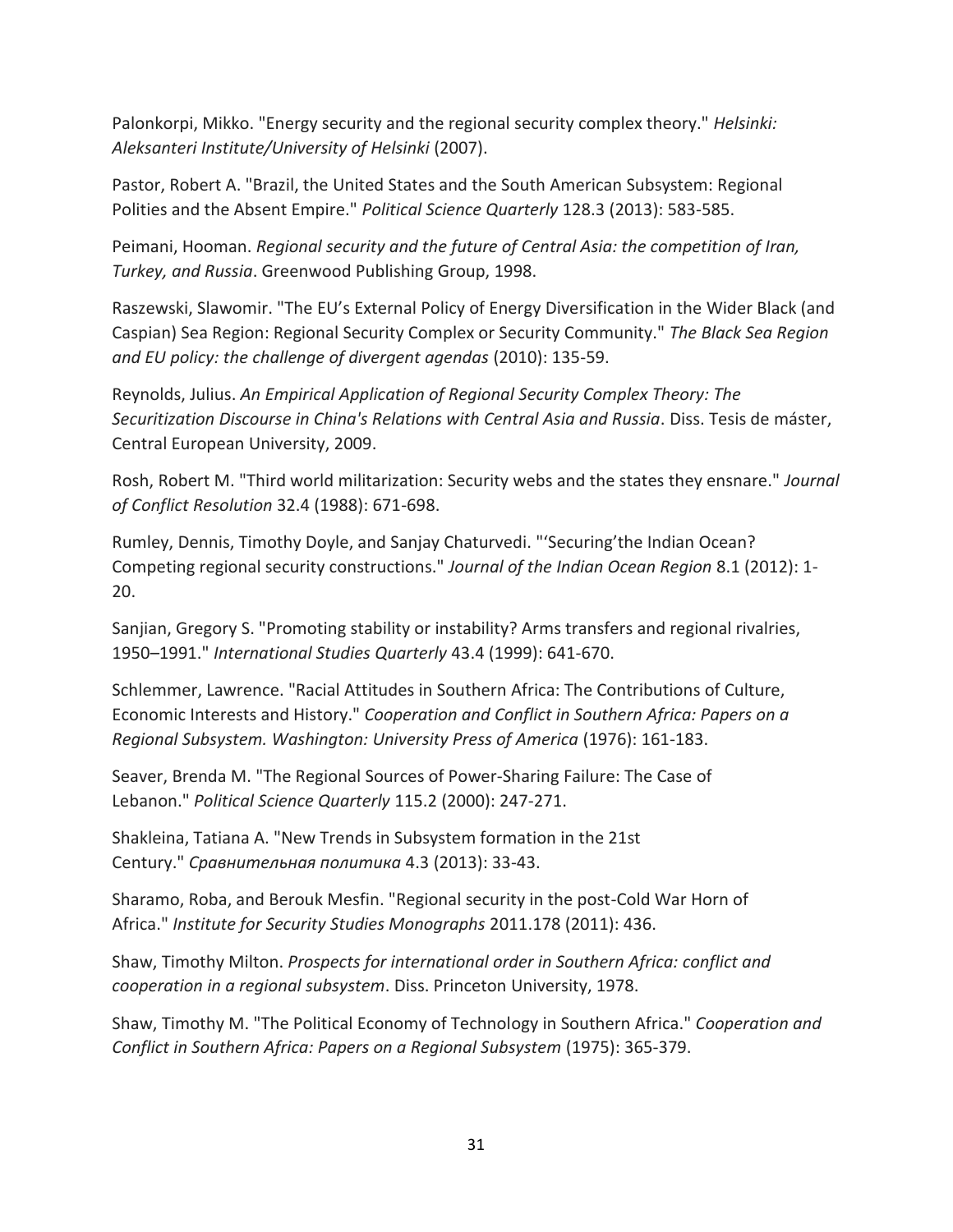Shaw, Timothy M., and Kenneth A. Heard. *The Politics of Africa: dependence and development*. Holmes & Meier Pub, 1979.

Shaw, Timothy M., and Kenneth Alfred Heard, eds. *Cooperation and conflict in southern Africa: papers on a regional subsystem*. Centre for African Studies and Centre for Foreign Policy Stu, 1977.

Snyder, Glenn H. "Alliances, balance, and stability." (1991): 121-142.

Söderbaum, Fredrik, and Björn Hettne. "Regional security in a global perspective." *Africa's New Peace and Security Architecture* (2010).

Söderbaum, Fredrik, and Timothy M. Shaw. "Theories of new regionalism." *A Palgrave Reader, Basingstoke* (2003).

Söderbaum, Fredrik, and Rodrigo Tavares. "Problematizing Regional Organizations in African Security." *African security* 2.2-3 (2009): 69-81.

Soltani, Fakhreddin, Saeid Naji, and Reza Ekhtiari Amiri. "Levels of Analysis in International Relations and Regional Security Complex Theory." *Journal of Public Administration and Governance* 4.4 (2015): 166-171.

Spence, J. E. "Nuclear Weapons and South Africa—The Incentives and Constraints on Policy." *Cooperation and conflict in southern Africa: Papers on a regional subsystem* (1977): 408-428.

Starr, Harvey, and Benjamin A. Most. "Contagion and border effects on contemporary African conflict." *Comparative Political Studies* 16.1 (1983): 92-117.

Stobdan, P. "The Afghan conflict and regional security." *Strategic Analysis*23.5 (1999): 719-747.

Stewart-Ingersoll, Robert, and Derrick Frazier. *Regional powers and security orders: a theoretical framework*. Routledge, 2012.

Tagliacozzo, Eric. "Border permeability and the state in Southeast Asia: Contraband and regional security." *Contemporary Southeast Asia* (2001): 254-274.

Tavares, Rodrigo. "Understanding regional peace and security: A framework for analysis." *Contemporary Politics* 14.2 (2008): 107-127.

Terada, Takashi. "Constructing an 'East Asian'concept and growing regional identity: from EAEC to ASEAN+ 3." *The Pacific Review* 16.2 (2003): 251-277.

Teixeira, Carlos Gustavo Poggio. "Brazil and the institutionalization of South America: from hemispheric estrangement to cooperative hegemony." *Revista Brasileira de Política Internacional* 54.2 (2011): 189-211.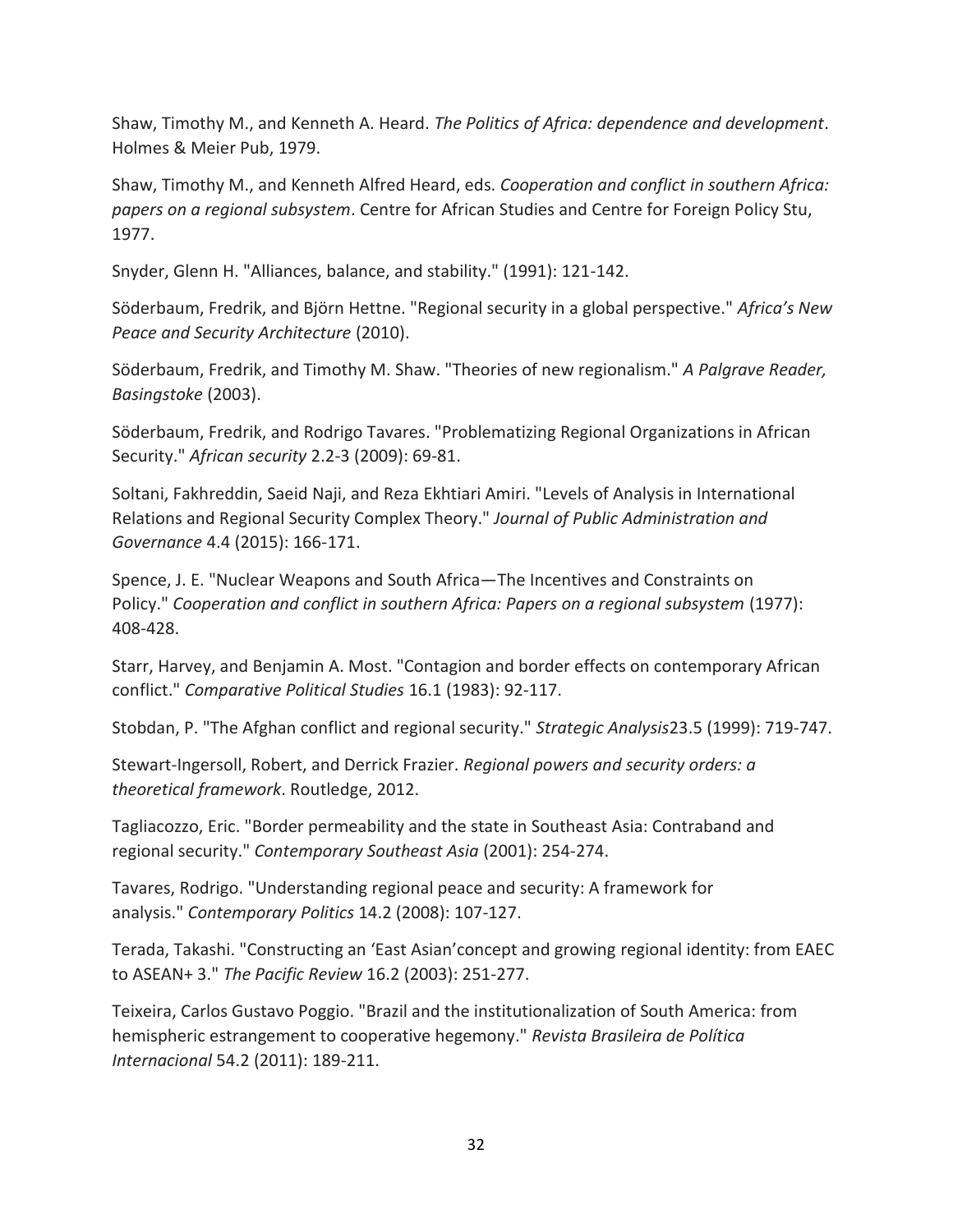Teixeira, Carlos Gustavo Poggio. *The absent empire: The United States and the South American regional subsystem*. Old Dominion University, 2011.

Teixeira, Carlos Gustavo Poggio. *Brazil, the United States, and the South American subsystem: regional politics and the absent empire*. Lexington Books, 2012.

Thies, Cameron G. "A social psychological approach to enduring rivalries." *Political Psychology* 22.4 (2001): 693-725.

Thies, Cameron G. "Sense and sensibility in the study of state socialisation: a reply to Kai Alderson." *Review of International Studies* 29.4 (2003): 543-550.

Thies, Cameron G. "International socialization processes vs. Israeli national role conceptions: can role theory integrate IR theory and foreign policy analysis?." *Foreign Policy Analysis* 8.1 (2012): 25-46.

Thies, Cameron G. "Role theory and foreign policy analysis in Latin America." *Foreign Policy Analysis* 13.3 (2017): 662-681.

Thompson, William R. "Polarity, the long cycle, and global power warfare." *Journal of Conflict Resolution* 30.4 (1986): 587-615.

Thompson, William R. "Dehio, long cycles, and the geohistorical context of structural transition." *World Politics* 45.1 (1992): 127-152.

Tow, William T., ed. *Security politics in the Asia-Pacific: a regional-global nexus?*. Cambridge University Press, 2009.

Vale, Peter. "Regional Security in Southern Africa." *Alternatives* 21.3 (1996): 363-391.

Väyrynen, Raimo. "Regional conflict formations: An intractable problem of international relations." *Journal of Peace Research* 21.4 (1984): 337-359.

Vieira, Marco Antonio, and Chris Alden. "India, Brazil, and South Africa (IBSA): South-South cooperation and the paradox of regional leadership." *Global Governance* 17.4 (2011): 507-528.

WADLOW, JM. "COOPERATION AND CONFLICT IN SOUTHERN-AFRICA-PAPERS ON A REGIONAL SUBSYSTEM-SHAW, TM, HEARD, KA." (1978): 81-82.

Walsh, Amanda J. *West Irian: Conflict Management in a Regional Subsystem*. Diss. University of Tasmania, 1984.

Weiffen, Brigitte. "Persistence and Change in Regional Security Institutions: Does the OAS Still Have a Project?." *Contemporary Security Policy* 33.2 (2012): 360-383**.** 

Wesley Scott, James. "The EU and 'wider europe': toward an alternative geopolitics of regional cooperation?." *Geopolitics* 10.3 (2005): 429-454.